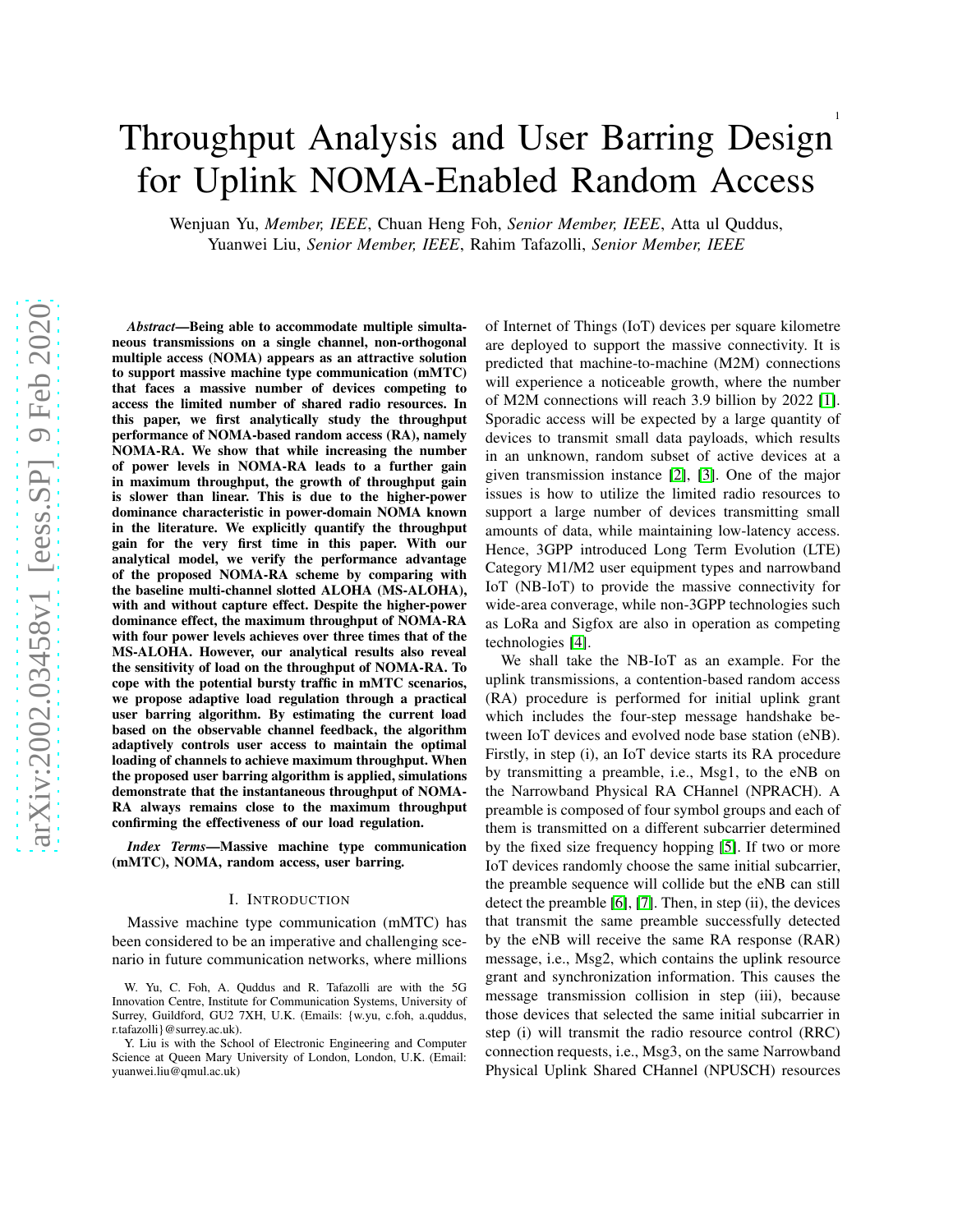[\[8\]](#page-14-7). Then, the eNB will fail to decode multiple RRC connection requests which results in backoff in the time domain.

In the mMTC scenario, preamble collision will be expected to occur more frequently compared to the traditional IoT scenarios due to the fact that a huge volume of low-cost, low-energy-consumption devices aim to access the limited amount of radio resources simultaneously. According to the RA procedure in NB-IoT network, it can be noticed that the increase of preamble collision may result in severe network congestion and long access delay. On the other hand, in recent years, non-orthogonal multiple access (NOMA) has shown to be a promising multiple access technique for future communication networks, due to its high spectral efficiency by allowing multiple users to simultaneously occupy the same radio resource, such as subcarrier/channel, code and time slot [\[9\]](#page-14-8)–[\[11\]](#page-14-9). For power-domain NOMA, superposition coding is conducted at the transmitter side to perform user-multiplexing, while multiuser separation techniques such as successive interference cancellation (SIC) can be applied at the receiver side to decode the superimposed signals [\[12\]](#page-14-10). Hence, to resolve the severe network congestion and to reduce access latency in mMTC scenarios, in this article we adopt  $NOMA<sup>1</sup>$  $NOMA<sup>1</sup>$  $NOMA<sup>1</sup>$  as an enabling technology which can enhance the conventional ALOHA-based RA procedure in NB-IoT and LTE-M, by allowing multiple IoT devices to transmit messages using the same uplink resource [\[13\]](#page-14-11)–[\[15\]](#page-14-12).

The NOMA-based random access, namely NOMA-RA, allows the users to randomly select one channel and one power level to transmit, by defining a set of pre-determined power levels<sup>[2](#page-1-1)</sup>. Then, the eNB with SIC technique will successively decode the received information, based on the received-power difference. Compared to the conventional RA schemes such as pure ALOHA and slotted ALOHA, this newly proposed NOMA-RA scheme is more spectrum-efficient. In [\[16\]](#page-14-13), by applying the concept of NOMA to multi-channel slotted ALOHA (MS-ALOHA), the author proposed a lower bound for throughput defined as the average number of signals that can be successfully decoded. Considering a NOMA-RA scheme, an approximate throughput was given in [\[17\]](#page-14-14) which takes into account packet collision as well as decoding errors due to low signal-to-interferenceplus-noise ratio (SINR). The authors in [\[17\]](#page-14-14) also con-

sidered the contention resolution repetition diversity for the NOMA-RA scheme, which guarantees reliable transmissions. However, for the NOMA-RA scheme, the theoretical analysis and the exact expression for throughput and optimal load that gives maximum throughput are not available in the literature, although a lower bound for the throughput is provided in [\[16\]](#page-14-13) which is accurate only when the number of power levels is two. Furthermore, the performance gain of NOMA-RA in terms of throughput is not analyzed, in comparison with the conventional RA schemes with and without capture effect. With capture effect, the receiver has the ability to decode the strongest signal even if there are packet collisions on a given time-frequency resource [\[18\]](#page-14-15).

In this article, we focus on a novel NOMA-RA scheme and theoretically study its performance gain in terms of throughput and optimal offered load for the very first time. It is well known that the maximum throughput of conventional slotted-ALOHA is approximately 0.368 achieved when the offered load<sup>[3](#page-1-2)</sup> is  $1$ , which indicates that successful transmissions happen only 36.8% of time in slotted-ALOHA [\[19\]](#page-14-16). Correspondingly, one interesting question that needs to be addressed is: what are the maximum throughput and optimal load for the NOMA-RA scheme? This paper addresses this problem and provides exact analytical expressions for throughput and optimal load that achieves maximum throughput, as well as the comparison results with the conventional MS-ALOHA (with and without capture effect). Our analysis shows that the NOMA-RA scheme provides quite considerable performance gain, even compared to the MS-ALOHA with capture effect.

Apart from designing a more spectrum-efficient RA scheme, another challenging issue for mMTC lies in the traffic burstiness, which is critical when a large number of devices simultaneously activate. To deal with this problem, many techniques have been developed, such as backoff-based mechanisms [\[20\]](#page-14-17), access class barring (ACB) [\[21\]](#page-14-18), and preamble barring [\[22\]](#page-14-19). Backoff mechanisms defer the re-transmissions of collided packets by a random time to prevent successive collisions. However, as the number of re-transmission attempts increases, the backoff delay may increase exponentially. According to ACB proposed by 3GPP [\[21\]](#page-14-18), the eNB periodically broadcasts barring parameters including an access probability and a barring duration. Then, all the devices defer their random access requests with the access probability for a barring duration [\[21\]](#page-14-18). It can be noted that in ACB, it is crucial to control the access

<span id="page-1-0"></span><sup>&</sup>lt;sup>1</sup>Note that the existing dominant NOMA schemes fall into two categories: power-domain NOMA and code-domain NOMA. In this article, we focus on the power-domain NOMA, which is hereinafter referred to as NOMA.

<span id="page-1-1"></span><sup>2</sup>Here, the power level is the received-power level and we adopt the same power model given in [\[16\]](#page-14-13).

<span id="page-1-2"></span><sup>&</sup>lt;sup>3</sup>The offered load is defined as the expected number of packets attempted in a time slot.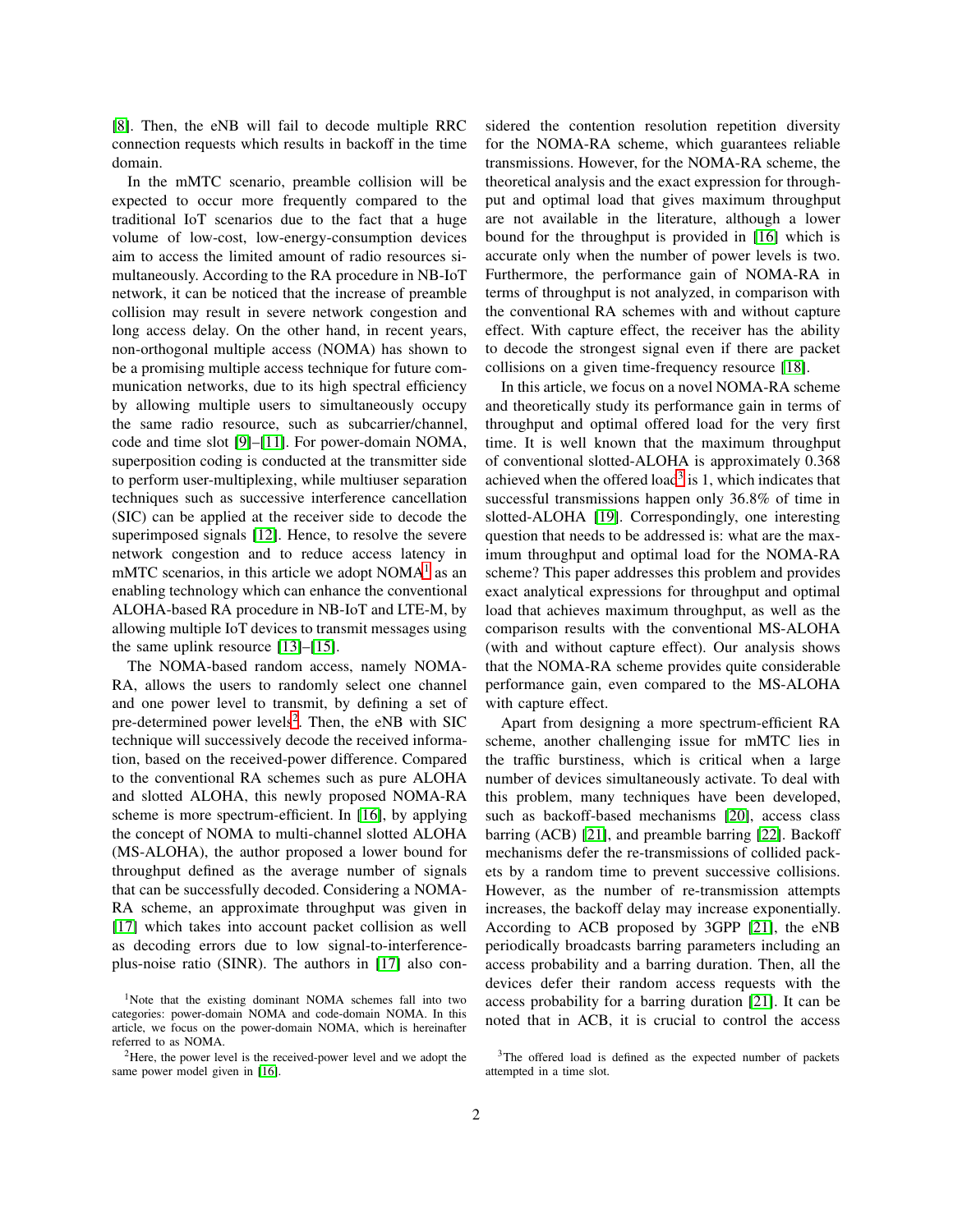probability, which is also an open issue for the newly proposed NOMA-RA scheme. In this article, we focus on the user barring technique which distributes the access attempts according to an access probability for a fixed barring duration. The main contributions of this article are summarized below.

- Focusing on the NOMA-RA scheme, we derive the exact analytical expressions for throughput by considering two different arrival models, i.e., Binomial and Poisson arrivals. Our throughput analysis reveals that an increase in the number of power levels leads to an increase in maximum throughput, but the rate of increase is slower than linear, due to the "higher-power dominance" effect in powerdomain NOMA. Further, the optimal load which achieves the maximum throughput is also derived for Poisson arrivals.
- A comprehensive comparison between NOMA-RA and the conventional MS-ALOHA (with and without capture effect) is conducted, by utilizing the exact analytical expressions. The performance gain, defined as the ratio of maximum throughput achieved by NOMA-RA to that of MS-ALOHA $4$ , is illustrated. It is shown that when there are four power levels, the maximum throughput achieved by NOMA-RA triples that of MS-ALOHA.
- To alleviate the traffic burstiness, a practical user barring algorithm is proposed for NOMA-RA where two steps are involved: (i) load estimation; (ii) adaptive user access control. The load estimation requires the observation of channel outcomes. We find that traffic load can be accurately estimated based on the instantaneous throughput and idle channels<sup>[5](#page-2-1)</sup>. Precisely, the eNB observes the instantaneous throughput and the number of idle channels for a fixed barring period, which are then compared with the analytical results to estimate the current load. Based on the load estimate, the access probability can be adjusted for the next period to achieve optimal load. Simulation results indicate that with the user barring algorithm applied, the instantaneous throughput always remains close to the maximum throughput.

The remainder of this paper is organised as follows. The system model is first introduced in Section [II,](#page-2-2) which discusses the proposed NOMA-RA scheme, as well as the conventional MS-ALOHA. In Section [III,](#page-4-0)

we conduct the theoretical analysis on throughput and optimal offered load for the NOMA-RA scheme, which paves the way for the user barring access design. Based on the analytical results, the adaptive access control is studied and the pseudocode for a proposed user barring algorithm is provided in Section [IV.](#page-6-0) Simulation results are included in Section [V,](#page-7-0) followed by conclusions summarized in Section [VI.](#page-12-0)

### II. SYSTEM MODEL

<span id="page-2-2"></span>Let us consider the uplink transmissions for a system consisting of one eNB,  $N$  orthogonal channels<sup>[6](#page-2-3)</sup> and  $U$ users. Time is discretized into slots of duration  $\tau$  corresponding to the packet transmission time. All devices are assumed to be synchronized to the slot boundary. At the beginning of each transmission slot, all users have the same access probability  $P_{\text{access}}$  to transmit a single packet, where  $P_{\text{access}} \in [0, 1]$ . Then, within each slot, the transmission attempts can be modelled as  $U$  independent Bernoulli trials. The number of transmitted packets (or the number of active users) in one time slot,  $U_{\text{access}}$ , follows a Binomial distribution with the expectation  $E[U_{\text{access}}] = UP_{\text{access}}$ . For NOMA-RA scheme, each active user randomly selects one channel and one power level to transmit. There are L power levels in total, denoted by  $\gamma_1 > \gamma_2 \cdots > \gamma_L > 0$ , in an ordered manner. Assume that user  $k$  chooses the power level  $l$ and the channel  $n$  for random access. Then, according to  $[16]$ , the user k's transmission power is given as  $\rho_{n,k} = \gamma_l/|h_{n,k}|^2$  where  $\gamma_l$  equals to  $\Gamma(\Gamma + 1)^{L-l}$ and  $\Gamma$  is the target SINR when there exists only one packet at each power level. To apply this power model, it is assumed that the channel gain between user  $k$  and eNB, i.e.,  $h_{n,k}$ , is perfectly known at user k as a priori knowledge, so that the transmission power is adjusted to guarantee that the received power level at the eNB is  $\gamma_l$ . Note that other power control algorithms may also be applicable but are beyond the scope of this paper<sup>[7](#page-2-4)</sup>.

Denote by  $I_n$  the index set of active users transmitting through the channel  $n$ . Then, the received signal at the eNB over channel  $n$  can be written as

$$
y_n = \sum_{k \in I_n} h_{n,k} \sqrt{\rho_{n,k}} s_{n,k} + n_n, \tag{1}
$$

<span id="page-2-3"></span><sup>6</sup>Here, one channel means one frequency resource, e.g., one subcarrier in NB-IoT. Since this paper mainly focuses on the theoretical throughput based on probability analysis, the system model is more general, which is not limited to NB-IoT standards.

<span id="page-2-4"></span> $7$ Since the main focus of this paper is not on signal processing, an unsatisfied power level due to the limitation of hardware ability is out of scope of this work. There are some power control algorithms designed in the literature like [\[16\]](#page-14-13) which manage to reduce the transmission power range, but these are beyond the scope of this paper.

<sup>4</sup>Note that by default, MS-ALOHA refers to the scheme without the consideration of capture effect.

<span id="page-2-1"></span><span id="page-2-0"></span><sup>5</sup>We define an idle channel as one that at least one idle power level is observed during the SIC decoding.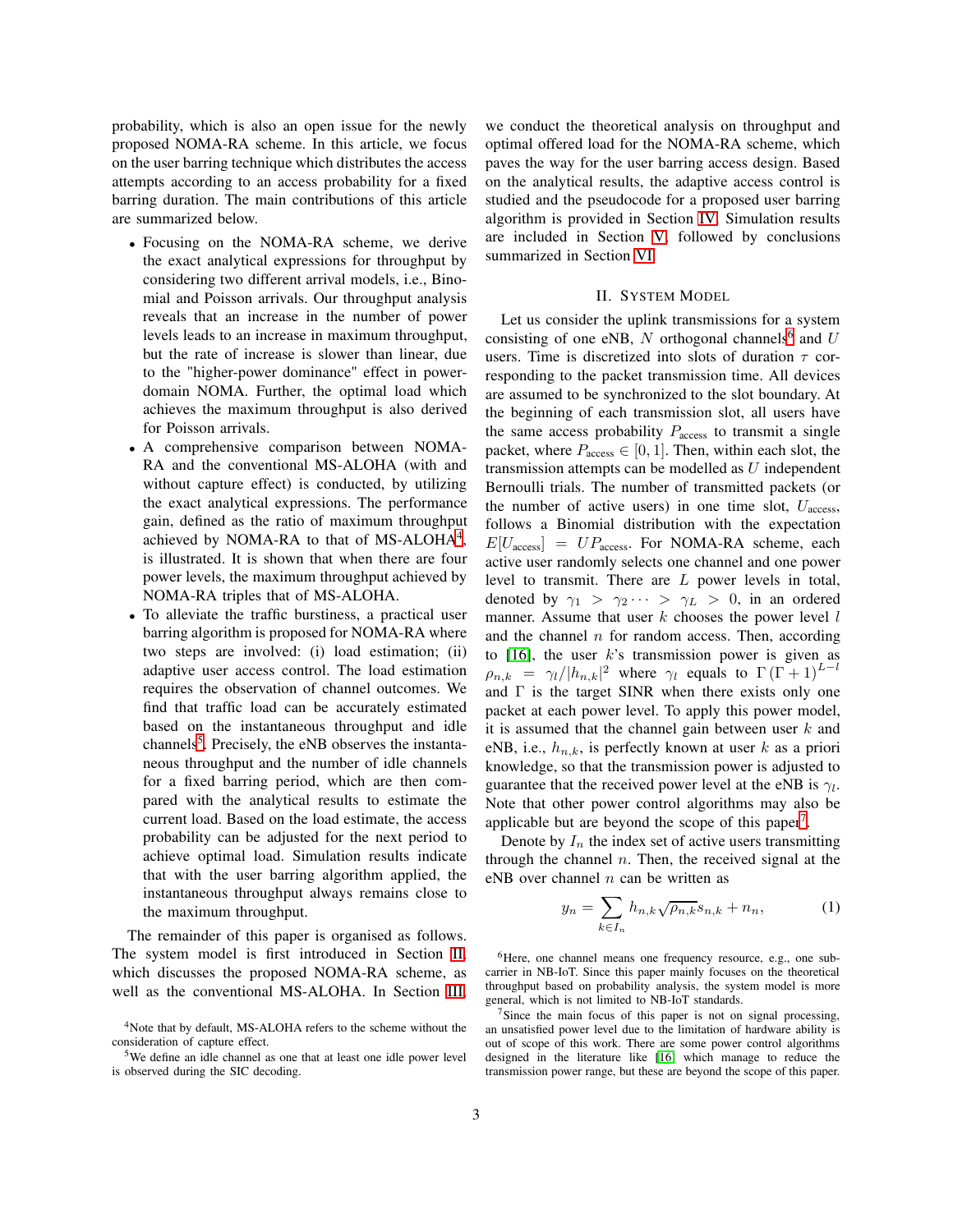where  $h_{n,k}$ ,  $\rho_{n,k}$ , and  $s_{n,k}$  represents the channel coefficient, transmit power and signal from user  $k$  through the channel *n*, respectively. Further,  $n_n \sim \mathcal{CN}(0, N_0)$ is the additive white Gaussian noise where  $N_0$  is the noise spectral density. Due to the properties of NOMA, one can notice that the NOMA-RA scheme is more spectrum-efficient compared to the commonly utilized RA schemes because it allows multiple users to simultaneously transmit using the same time-frequency resource. As long as the packets occupying the same radio resource arrive at the eNB with different selected received-power levels, the eNB employed with SIC can successively decode all the received signals<sup>[8](#page-3-0)</sup>. Note that the conventional RA schemes, such as pure ALOHA and slotted ALOHA, can only support at most one packet on one radio resource, which result in large collision probability and low throughput in heavy load scenarios. The NOMA-RA scheme can address this problem due to the introduction of a new dimension of power-domain. For a NOMA-RA system with L power levels in total, it can support at most L packets on one radio resource, which can effectively reduce the collision probability and result in higher throughput. However, since there is no central management and all active devices just randomly select one channel and one power level, there is still a probability of collision. Hence, it is important to obtain the exact analytical expressions for the achievable throughput for the NOMA-RA scheme.

Let us focus on the NOMA-RA scheme and take the user  $k$  as an example. Assume that for a given time slot, it chooses the channel  $n$  and the power level  $l$  to transmit. The successful packet transmission of user  $k$  occurs (or known as the case of "successful packet") when both the following conditions are satisfied:

- Only user  $k$ 's packet is transmitted on channel  $n$ choosing power level  $l$ .
- On channel  $n$ , all the signals which choose higher received-power levels, i.e., from level 1 to level  $l-1$ , can be successfully decoded.

If more than two packets transmitted on the same channel arrive at the eNB with the same selected power level, this is called "power collision". All the packet decoding on this power level will fail which in turn fails the decoding on all the lower power levels. This is called the issue of "higher-power dominance", due to the fact that SIC is adopted at the receiver. Once the decoding for one power level is successful, the decoded signal is removed before decoding the next level [\[23\]](#page-14-20). But if the decoding on one power level fails, the signals

on the lower power levels cannot be decoded due to high interference power. Hence, in order to successfully decode user k's signal, all the signals on higher power levels need to be successfully decoded and removed, then the user  $k$ 's packet can be decoded by treating the remaining signals on lower power levels as interference. In this work, we consider that the received-power levels are pre-determined in an appropriate way which rules out the possibility of packets on lower power levels destroying the higher power level's decoding [\[16\]](#page-14-13). Hence, by assuming that user k transmits on the channel n choosing the power level  $l$ , only the following situations result in the user k's transmission failure<sup>[9](#page-3-1)</sup>: 1) On channel n, there is more than one packet choosing the power level l, where power collision happens; 2) Only the user  $k$ transmits on channel  $n$  using power level  $l$ , but some packets transmitted on this channel with higher power levels (from level 1 to level  $l - 1$ ) fail the decoding.

## *A. Conventional MS-ALOHA without Capture Effect*

For comparison purposes, here we also briefly introduce the conventional MS-ALOHA, without capture effect being considered. Focusing on the uplink transmissions for a system with one eNB, N orthogonal channels and  $U$  devices. Within each time slot, all  $U$  devices have the same access probability  $P_{\text{access}}$  to transmit, where the active devices will choose a channel at random [\[24\]](#page-14-21). We take the user  $k$  as an example. When capture effect is not considered, the successful packet transmission for user  $k$  in a time slot only occurs when it transmits a packet on an idle channel that there is no user transmitting. On the other hand, if two or more packets access the same channel in a given time slot, then there is a collision and the receiver obtains no information. According to [\[24\]](#page-14-21), we note that when U packets are to access N channels, the average number of successfully transmitted packets is given by  $\overline{U}\left(1-\frac{1}{N}\right)^{U-1}$ . When there is a large number of users  $(U \to \infty)$ , Poisson distribution with a parameter  $\lambda$  can be used to model the number of packets accessing each channel. Then, the throughput achieved for Poisson arrivals accessing  $N$  orthogonal channels is given as  $N\lambda e^{-\lambda}$ . By taking the first derivative of  $N\lambda e^{-\lambda}$  and setting it to 0, the optimal load  $\lambda^*$  can be obtained which equals to 1. This indicates that the best system performance is achieved when there is on average one packet attempting to access one time slot, for each channel.

<span id="page-3-0"></span><sup>8</sup>Perfect SIC is assumed, which means that the decoded signal can be perfectly removed without leaving residual interference.

<span id="page-3-1"></span><sup>&</sup>lt;sup>9</sup>Note that in this paper, collisions are assumed to be the only source of transmission failure. The decoding errors due to channel outage will be taken into account in our future research.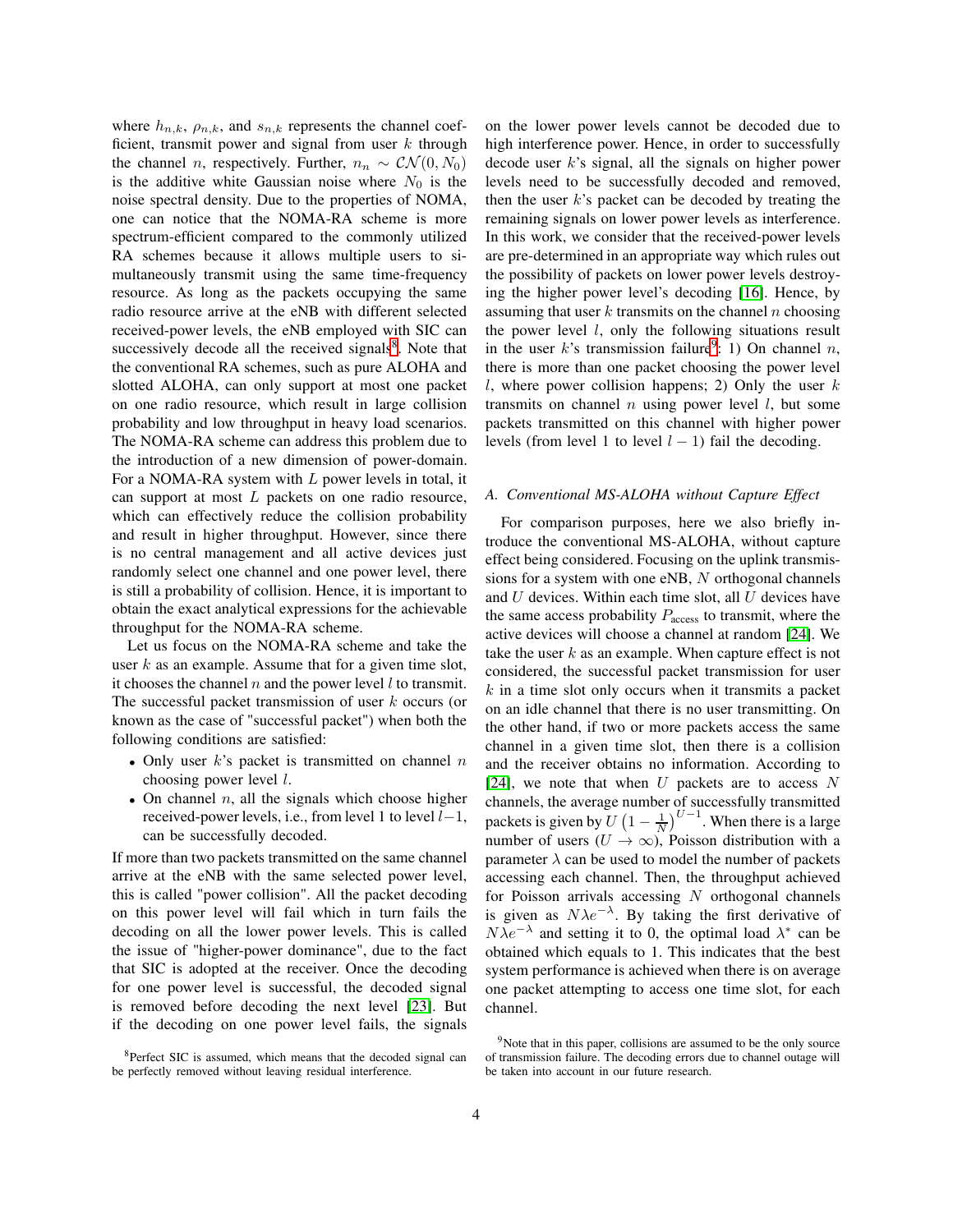# <span id="page-4-4"></span>*B. Conventional MS-ALOHA with Capture Effect*

To provide a comprehensive study, here we also introduce and analyze the conventional MS-ALOHA with capture effect considered. For the conventional MS-ALOHA, the receiver has no SIC decoder, but may have the ability to decode the strongest signal even if there are packet collisions on one channel in a given time slot. This is referred to as the "capture effect". In this work, we adopt a perfect capture model, which means that if one of the U transmitters chooses a power level that is larger than that chosen by each of the remaining  $U - 1$ transmitters, then capture effect occurs and a packet is successfully received by the receiver [\[18\]](#page-14-15). In contrary, if two or more packets choose the highest power level among all packets, then there is no successful decoding. One can notice that even with capture effect considered, the conventional MS-ALOHA scheme still can only support at most one packet per channel within one given time slot.

Assuming Binomial arrival process on each channel, the throughput for MS-ALOHA with capture effect can be derived, which is then given by [\[25\]](#page-14-22)

$$
T_{cap} = N \sum_{U_i=1}^{U} \frac{\binom{U_i}{1} \sum_{g=0}^{L-2} (L-g-1)^{U_i-1}}{L^{U_i}}
$$

$$
\times \binom{U}{U_i} \left(\frac{1}{N}\right)^{U_i} \left(1-\frac{1}{N}\right)^{U-U_i}.
$$
 (2)

On the other hand, if Poisson arrival process with a parameter  $\lambda$  is assumed for each channel, the throughput for MS-ALOHA with capture effect is given by

$$
T_{cap} = N \sum_{U_i=1}^{\infty} \frac{\binom{U_i}{1} \sum_{g=0}^{L-2} (L-g-1)^{U_i-1}}{L^{U_i}} \frac{\lambda^{U_i} e^{-\lambda}}{U_i!}.
$$
 (3)

In Section [V,](#page-7-0) numerical results are provided to compare the throughput performance between the proposed NOMA-RA and the conventional MS-ALOHA (with and without capture effect).

## III. THEORETICAL ANALYSIS

<span id="page-4-0"></span>Based on the above discussions, we now focus on the theoretical analysis and mathematical expressions for throughput and optimal load for the proposed NOMA-RA scheme. For simplicity, we consider that the access probability  $P_{\text{access}}$  is fixed and equals to 1, which means that all  $U$  devices will access the system and the number of active users  $U_{\text{access}} = U$ . In Section [IV,](#page-6-0) we will consider an adjustable access probability and propose

a user barring algorithm to further reduce the collision probability and maintain the maximum throughput.

## <span id="page-4-3"></span>*A. Throughput Analysis*

Assume that there are  $U$  packets to independently and uniformly access  $N$  channels. For each channel, there are L power levels which can be chosen. Within a given time slot, each packet randomly selects one channel and one power level to access. We define throughput as the average number of successfully transmitted packets that are delivered from all users through all channels, denoted by  $T$ . Before deriving it, let us first analyze the conditional throughput for one channel, conditioned on the number of packets accessing this channel.

<span id="page-4-2"></span>*Theorem 1:* Given that there are  $U_i$  packets sent to access channel  $i$ , the conditional throughput, defined as the average number of successfully transmitted packets on this channel, is given by  $E[S_i | U_i] =$  $\sum^{ \min\left( L\right) }$  $L, U_i)$  $S_i P(S_i | U_i)$ , where  $P(S_i | U_i)$  is the conditional  $S_i=1$ probability of having  $S_i$  packets successful on channel  $i$ , given in [\(4\)](#page-5-0) at the top of next page. Е

*Proof:* See Appendix A.

Here, condition  $S_i < \min(L, U_i)$  represents the cases where not all the  $U_i$  packets are successful, which implies that there are packet collisions. For these cases, the conditional probability  $P(S_i | U_i)$  can be derived by finding the probability that given  $U_i$  packets accessing the channel, there are  $S_i$  power levels occupied, each with a packet transmission producing  $S_i$  successful packets, with some idle $10$  power levels appearing among the  $S_i$  successful packets, followed by a power collision occurring at the power level below all the  $S_i$  successful packets and those idle power levels if any, and finally all other possible transmissions below the power collision. Our approach to compute this probability involves in further conditioning the power level that the power collision appears. The full derivation of  $P(S_i|U_i)$  is given in Appendix A.

For the the condition  $S_i = U_i \leq L$ , all  $U_i$  packets accessing channel  $i$  are successful. The conditional probability  $P(S_i | U_i)$  can be derived by finding the probability of distributing all  $U_i$  packets onto  $L$  power levels, where each level only serves at most one packet.

Theorem [1](#page-4-2) focuses on the throughput of a single channel. We now extend Theorem [1](#page-4-2) for the study of multiple orthogonal channels. With  $U$  packets randomly accessing N orthogonal channels in one time slot, the number of packets that each channel receives follows

<span id="page-4-1"></span><sup>10</sup>Here, "idle" means there is no packet transmitted on this power level.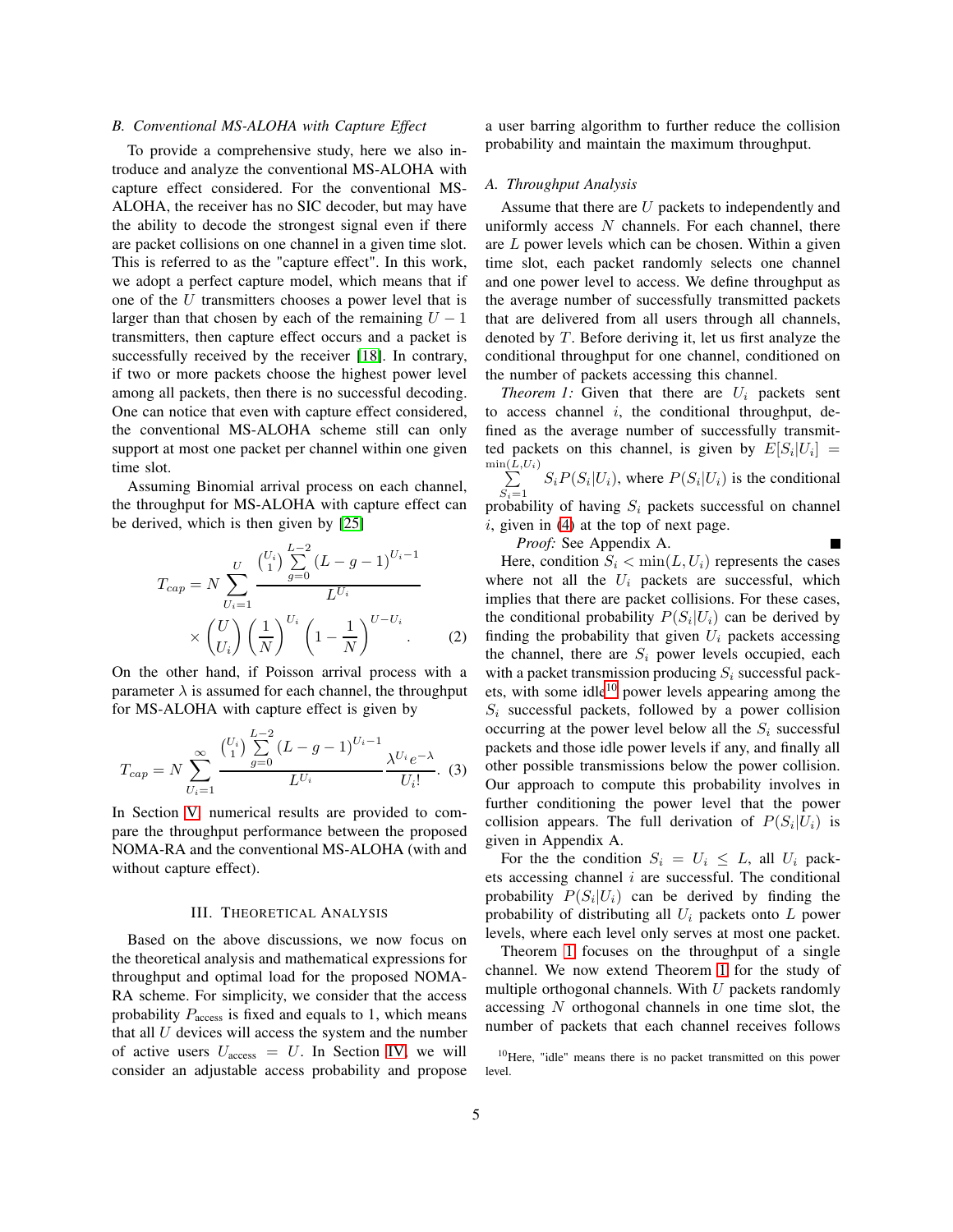<span id="page-5-0"></span>
$$
P(S_i|U_i) = \begin{cases} L_{-1-S_i} \left( \frac{U_i}{S_i} S_i! \binom{S_i+g}{S_i} \right) \left( (L - S_i - g)^{U_i - S_i} - (L - S_i - g - 1)^{U_i - S_i} \right) \\ - \binom{U_i - S_i}{1} (L - S_i - g - 1)^{U_i - S_i - 1} \\ \frac{\binom{U_i}{S_i} S_i! \binom{L}{S_i}}{L^{U_i}} & \text{if } S_i < \min(L, U_i), \quad (4) \\ 0 & & \text{if } S_i = U_i \le L, \\ 0 & \text{otherwise.} \end{cases}
$$

a Binomial distribution, where the probability that a channel is contended by  $U_i$  packets is simply  $P(U_i) =$  $\binom{U}{U_i}$  $\left(\frac{1}{N}\right)^{U_i}$  $\left(1-\frac{1}{N}\right)^{U-U_i}$ . Using Binomial distribution to describe the number of packets accessing a particular channel, we immediately obtain the following result.

*Theorem 2:* Consider that there are U packets randomly accessing  $N$  channels independently and unbiasedly. The throughput, defined as the average number of packets which are successfully transmitted on all channels in one time slot, is given by

$$
T = N \sum_{Ui=1}^{U} E[S_i | U_i] \binom{U}{U_i} \left(\frac{1}{N}\right)^{U_i} \left(1 - \frac{1}{N}\right)^{U - U_i},
$$
\n(5)

where  $E[S_i | U_i]$  is the conditional throughput given in Theorem [1.](#page-4-2)

The throughput given in Theorem [2](#page-5-1) considers a finite number of packets accessing  $N$  channels, where the number of packets appearing on a particular channel follows Binomial distribution. However, in mMTC scenarios, a massive number of low-cost, low-energyconsumption devices are expected (that is  $U \rightarrow \infty$ ). With a large number of potential arrivals onto a channel, Poisson arrivals are more appropriate. Hence, we extend our study to Poisson arrivals as follows.

*Theorem 3:* Assume that the number of packets on each power level follows Poisson distribution with an arrival rate of  $\lambda$ . Then, the throughput, defined as the average number of packets which are successfully transmitted on all channels in one time slot, is given by

$$
T = N \sum_{i=1}^{L} \lambda e^{-\lambda} \left( e^{-\lambda} + \lambda e^{-\lambda} \right)^{i-1}.
$$
 (6)

# *Proof:* See Appendix B.

Theorem [2](#page-5-1) and Theorem [3](#page-5-2) provide the exact analytical expressions for throughput for NOMA-RA scheme, by considering Binomial and Poisson arrivals, respectively. The accuracy of these expressions will be validated in Section [V,](#page-7-0) as well as the comparison results with the conventional MS-ALOHA. We then focus on finding the optimal load for the NOMA-RA scheme.

## <span id="page-5-3"></span>*B. Optimal Load Analysis*

<span id="page-5-1"></span>As discussed earlier, Poisson distribution is more suitable for modelling packet arrivals from a large number of devices such as the mMTC scenarios. Our aim in this section is to find the optimal load which achieves the maximum throughput for NOMA-RA scheme. According to Theorem [3,](#page-5-2) we have that  $T$  =  $N \sum^{L}$  $i=1$  $\lambda e^{-\lambda} (e^{-\lambda} + \lambda e^{-\lambda})^{i-1}$ . Optimal load is obtained when the first derivative of  $T$  with respect to  $\lambda$  equals to 0. Hence, by taking the first derivative, we get that

$$
\frac{\partial T}{\partial \lambda} = N \sum_{i=1}^{L} \frac{\partial \lambda e^{-\lambda} (e^{-\lambda} + \lambda e^{-\lambda})^{i-1}}{\partial \lambda}
$$
  
\n
$$
= N \sum_{i=1}^{L} \frac{\partial \lambda e^{-\lambda}}{\partial \lambda} (e^{-\lambda} + \lambda e^{-\lambda})^{i-1}
$$
  
\n
$$
+ \lambda e^{-\lambda} \frac{\partial (e^{-\lambda} + \lambda e^{-\lambda})^{i-1}}{\partial \lambda}
$$
  
\n
$$
= N \sum_{i=1}^{L} (e^{-\lambda} - \lambda e^{-\lambda}) (e^{-\lambda} + \lambda e^{-\lambda})^{i-1}
$$
  
\n
$$
- (i - 1) (\lambda e^{-\lambda})^2 (e^{-\lambda} + \lambda e^{-\lambda})^{i-2}
$$
  
\n
$$
= N \sum_{i=1}^{L} (e^{-2\lambda} - i \lambda^2 e^{-2\lambda}) (e^{-\lambda} + \lambda e^{-\lambda})^{i-2}.
$$
  
\n(7)

<span id="page-5-2"></span>By setting  $\frac{\partial T}{\partial \lambda}$  to zero, the optimal load  $\lambda^*$  can be obtained by solving the following equation.

$$
N\sum_{i=1}^{L} \left(e^{-2\lambda^*} - i(\lambda^*)^2 e^{-2\lambda^*}\right) \left(e^{-\lambda^*} + \lambda^* e^{-\lambda^*}\right)^{i-2} = 0.
$$
\n(8)

Note that the obtained  $\lambda^*$  is the optimal load for one power level, hence for a single channel with L power levels, the optimal load is simply  $\lambda^* L$ .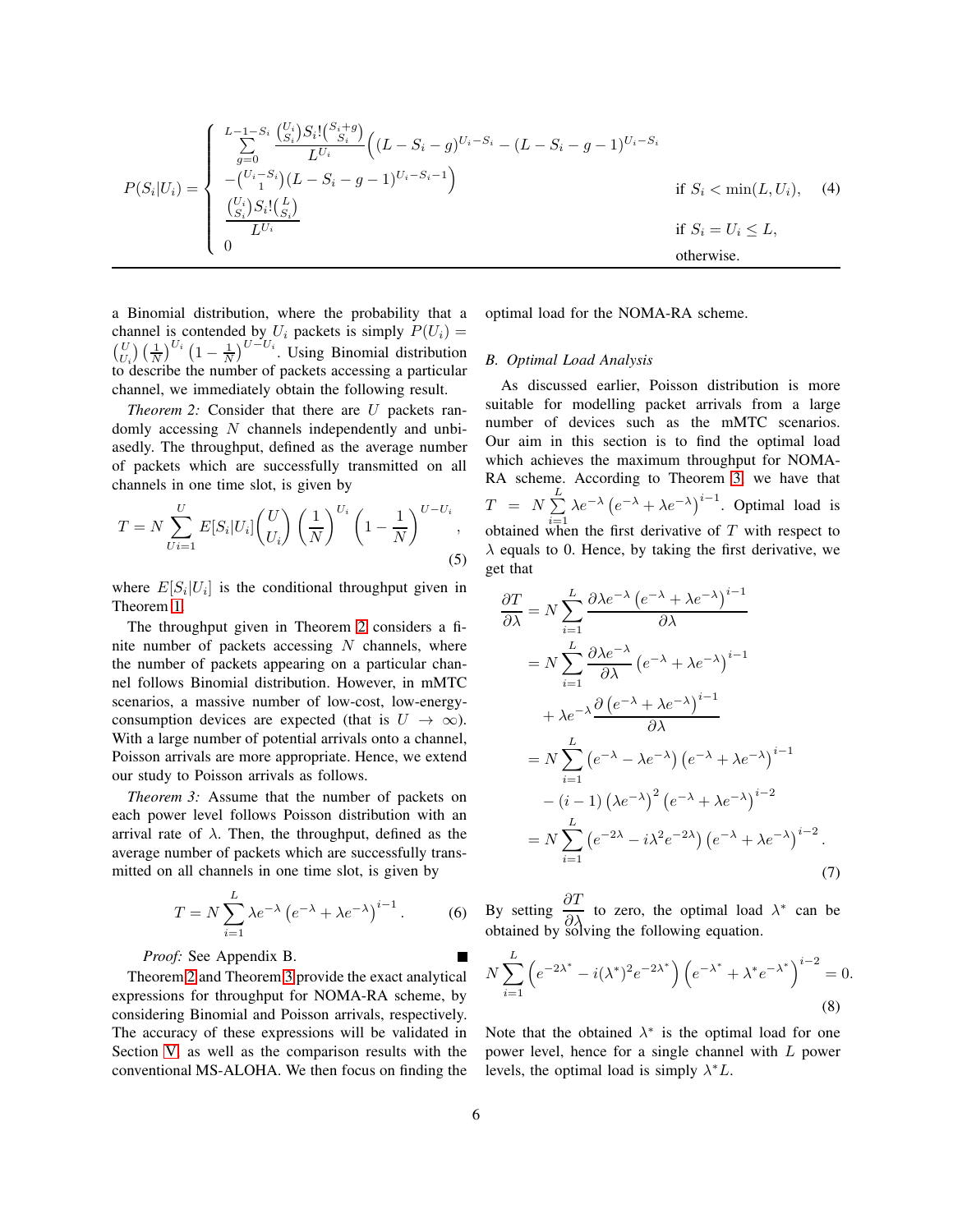The determination of  $\lambda^*$  firstly permits us to compute the maximum throughput of NOMA-RA in order to compare with that of the baseline MS-ALOHA. Secondly, knowing how NOMA-RA should be optimally loaded for its best throughput performance, we can design a practical user barring algorithm which adaptively regulates the traffic load to maintain peak throughput performance. In the following section, we shall introduce the proposed user barring algorithm.

## IV. USER BARRING ALGORITHM

<span id="page-6-0"></span>For mMTC scenarios, traffic overloading on the RA channel is a challenging issue, which can be especially critical when a large number of devices simultaneously activate, e.g., sensors reconnecting after a power outage [\[26\]](#page-14-23). This simultaneous triggering causes bursty arrivals, which can significantly degrade the performance of RA protocols. To alleviate the traffic burstiness, many techniques have been developed, such as the ACB proposed by 3GPP [\[21\]](#page-14-18) and preamble barring [\[22\]](#page-14-19). In previous sections, the access probability, i.e.,  $P_{\text{access}}$ , was assumed to be fixed and equals to 1 for all users. In this section, we aim to propose a practical user barring algorithm to perform access control by adaptively adjusting the access probability  $P_{\text{access}}$  for all devices.

To be more practical, we assume that the access probability  $P_{\text{access}}$  remains fixed within  $\Lambda$  time slots and will be updated for the next period of Λ. Once the access probability  $P_{\text{access}}$  is broadcast to all users, each user decides whether to participate in the channel access for the period immediately after the broadcast with probability  $P_{\text{access}}$ , or remains silence otherwise. Then, the transmission attempts can be modelled as multiple independent Bernoulli trials, indicating that the number of active users for the next period of  $\Lambda$ , i.e.,  $U_{\text{access}}$ , follows a Binomial distribution with the expectation  $E[U_{\text{access}}] = UP_{\text{access}}$ . Note that  $P_{\text{access}}$ ,  $U_{\text{access}}$ , and  $A_{\text{access}}$  will remain fixed for the next period of  $\Lambda$ , where  $A<sub>access</sub>$  is the index set of active users that decided to participate in channel access, i.e.,  $|\mathcal{A}_{\text{access}}| = U_{\text{access}}$ . Then, within each time slot for the period of  $\Lambda$ , all  $U_{\text{access}}$  active users will randomly access N channels and L power levels, following the NOMA-RA scheme. Note that without central management and coordination, the eNB has no prior knowledge of the number of users accessing the system, i.e.,  $U_{\text{access}}$ . It can only guess the current load after receiving and decoding all signals on the uplink RA channel. Hence, the current load needs to be estimated first at the eNB, followed by the adaptive access control for the next period, with the aim of approaching optimal load.

## *A. Load Estimation*

One of the key designs of user barring algorithm is load estimation. Being able to accurately estimate the load permits opportunity to regulate the loading of channel. In our analytical study, we have derived the optimal load for NOMA-RA to achieve peak throughput performance. According to the throughput results of NOMA-RA (see also Fig. [1\)](#page-8-0), it can be noticed that observing instantaneous throughput alone is insufficient to estimate the load as a lightly and heavily loaded channel can produce the same throughput level causing ambiguity. Fortunately, we find that the appearance of idle power levels can be used to indicate light and heavy traffic conditions, and thus resolving the ambiguity. Besides, the observation of instantaneous throughput and the appearance of idle power levels does not incur additional signaling.

In our design, when the eNB receives and decodes all signals, it counts the number of successful packets over all channels and all power levels. After a period of  $\Lambda$ , the normalized instantaneous throughput  $T_{\text{insta}}$  can be calculated by  $\sum_{n=1}^{\Lambda}$  $t=1$  $\sum_{i=1}^{N}$  $i=1$  $S_{\text{insta}}^{i,t}/N/\Lambda$ , where  $S_{\text{insta}}^{i,t}$  is the number of successful packets on channel  $i$  in time slot t. According to Section [III-A,](#page-4-3) we have obtained the analytical expressions for throughput, which provides the average number of packets that can be successfully transmitted. By comparing  $T_{\text{insta}}$  with the pre-calculated throughput matrix  $\mathcal T$ , which stores the throughput values for various loading scenarios, we can find two possible estimates for the number of active users, denoted by  $\tilde{U}_{\text{access}}^1$  and  $\tilde{U}_{\text{access}}^2$ .

One interesting phenomenon that has emerged is that when the offered load becomes higher, i.e., when there are more packets expected on one channel, the number of power levels that remain unoccupied becomes less. Without loss of generality, we take the channel i as an example and define an indicator variable  $Z_i$ ,  $i \in \{1, 2, \ldots, N\}$ , given by

$$
Z_i = \begin{cases} 1 & \text{if any idle power level is observed during} \\ 0 & \text{otherwise.} \end{cases}
$$

Here,  $Z_i = 1$ ,  $\forall i \in \{1, 2, \ldots, N\}$ , indicates that there is at least one idle power level observed during the decoding<sup>[11](#page-6-1)</sup> for the *i*<sup>th</sup> channel. If  $Z_i = 1$ , we label the *i*<sup>th</sup> channel as an "idle channel". Note that according to our definition, an "idle channel" does not necessarily mean that all power levels are idle on this channel. Instead,

<span id="page-6-1"></span><sup>&</sup>lt;sup>11</sup>Note that the decoding on one channel finishes when all power levels are successfully decoded or power collision happens.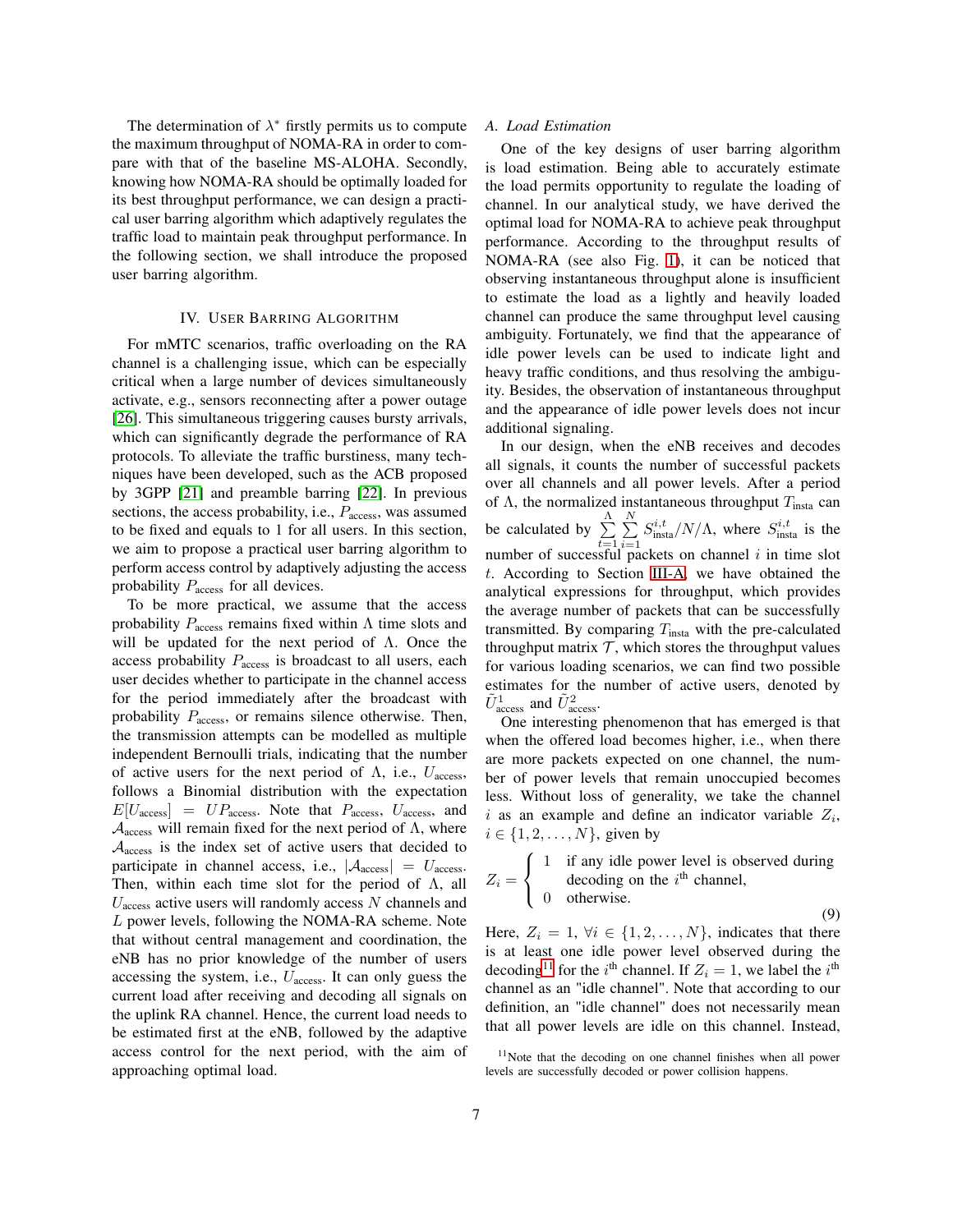an "idle channel" indicates that at least one idle power level is observed before collision or before successfully decoding all power levels. The reason of defining "idle channel" in such a way is because when there is power collision, the successive decoding will terminate at the collision level. This means that the eNB can only label this channel relying on the information collected before the collision. Hence, we decide to investigate the probability of the i<sup>th</sup> channel being idle, i.e.,  $P(Z_i = 1)$ , denoted by  $P_{idle}$ , which is then utilized to estimate the current load in the system.

Recall that the number of unoccupied power levels becomes less when there are more packets transmitted. This indicates that the probability of the channel being idle, i.e.,  $P_{idle}$ , is a monotonically decreasing function with the offered load. Hence, due to the monotonic property of  $P_{idle}$ , a unique "load threshold"  $P_{idle}^{\tau}$  can be obtained which is defined as the probability of idle channel achieved at the optimal load, i.e.,  $P_{idle}^{\tau} = P_{idle} |_{\lambda = \lambda^*}.$ Apparently, the load threshold  $P_{idle}^{\tau}$  can be used to distinguish between light load and heavy load. Then, when the eNB decodes all the received signals during the period Λ, it will also observe the relative frequency of idle channels, i.e.,  $P_{\text{idle}}^{\text{insta}}$ , given by  $\sum_{n=1}^{N}$  $\sum_{t=1}^{\Lambda} \sum_{i=1}^{N}$  $i=1$  $\mathbb{1}$  (idle)  $/N/\Lambda$ , where  $\mathbb{1}(\cdot)$  is an indicator function. After a period of  $\Lambda$ , the obtained  $P_{\text{idle}}^{\text{insta}}$  will be compared with the precalculated threshold  $P_{\text{idle}}^{\tau}$  to find the load estimate. If the observed  $P_{\text{idle}}^{\text{insta}}$  is larger than the threshold  $P_{\text{idle}}^{\tau}$ , it reveals that the system has more idle channels with a higher probability. In this case, we consider that the current load is light. If the observed  $P_{\text{idle}}^{\text{insta}}$  is smaller than  $P_{\text{idle}}^{\tau}$ , then we consider it to be in heavy load. In the following theorem, we will provide the analytical expressions for the probability of channel being idle, i.e.,  $P_{idle}$ , which will be used to find the load threshold  $P_{idle}^{\tau}$ .

*Theorem 4:* Assume that the number of packets on each power level follows Poisson distribution with parameter  $\lambda$ . The probability of the channel being idle is given by

$$
P_{\text{idle}} = \left(e^{-\lambda} + \lambda e^{-\lambda}\right)^L - \left(\lambda e^{-\lambda}\right)^L + \left(1 - e^{-\lambda} - \lambda e^{-\lambda}\right)
$$

$$
\times \left(\sum_{i=2}^L \left(e^{-\lambda} + \lambda e^{-\lambda}\right)^{i-1} - \left(\lambda e^{-\lambda}\right)^{i-1}\right). \quad (10)
$$

*Proof:* See Appendix C. Theorem [4](#page-7-1) can be applied directly to the case of

multiple channels if users independently and unbiasedly choose a particular channel to access at a given time. Next, we shall apply Theorem [4](#page-7-1) to compute the load threshold. By inserting the optimal load  $\lambda^*$  given in Section [III-B](#page-5-3) into [\(10\)](#page-7-2), the load threshold  $P_{\text{idle}}^{\tau}$  can be obtained immediately. Then, by comparing the instantaneous information regarding the number of idle channels with the calculated threshold, the current load can be accurately estimated.

# *B. User Barring*

Note that in order to conduct adaptive access control for the NOMA-RA system, there are mainly two steps involved: a) the eNB collects required information to calculate  $T_{\text{insta}}$  and  $P_{\text{idle}}^{\text{insta}}$  for the last period of  $\Lambda$ , which is then compared with  $T$  and  $P_{idle}^{\tau}$  to estimate the current load; b) based on the estimated load, the eNB adjusts the access probability  $P_{\text{access}}$  for the next period of  $\Lambda$ , with the aim of maintaining the optimal load. In the above analysis, we have introduced how to utilize the collected information at the eNB to perform load estimation. In the following, we will focus on the second step and investigate how to adjust  $P_{\text{access}}$  for the next period.

Recall that the probability of idle channel  $P_{idle}$  monotonically decreases with the offered load and the threshold  $P_{\text{idle}}^{\tau}$  is the probability value obtained at the optimal load. Then, if the instantaneously obtained  $P_{\text{idle}}^{\text{insta}}$  is larger than  $P_{\text{idle}}^{\tau}$ , it indicates that compared to the optimal load scenario, the current system has a higher probability to have more idle channels. In this case, we consider it to be in light load and the access probability can be increased for the next period, given by  $P_{\text{access}} =$  $\min(1, P_{\text{access}} \frac{U^*}{\tilde{U}^1})$  $\frac{U^*}{\tilde{U}_{\text{adcess}}^1}$ ). In contrary, if  $P_{\text{idle}}^{\text{insta}}$  is smaller than  $P_{\text{idle}}^{\tau}$ , we consider the system to be in heavy load and the access probability needs to be reduced for the next period, given by  $P_{\text{access}} = \min(1, P_{\text{access}} \frac{U^*}{\tilde{U}^2})$  $\frac{U^+}{\tilde{U}^2_{\text{access}}}$ ). The pseudocode for the complete user barring algorithm is given in Algorithm 1.

#### V. NUMERICAL RESULTS

<span id="page-7-2"></span><span id="page-7-1"></span><span id="page-7-0"></span>In this section, numerical results are provided to validate the accuracy of the proposed analytical expressions in previous sections and further investigate the proposed NOMA-RA scheme. The performance of the proposed user barring algorithm will also be discussed through simulations. Firstly, theoretical analysis for throughput and optimal load of the proposed NOMA-RA scheme will be validated by comparing with Monte Carlo results. To get Monte Carlo results, we let  $U$  packets randomly choose power levels and channels. Then, for one experiment, the number of successfully transmitted packets is calculated, while the throughput can be found after conducting a large number of realizations. The analytical expressions for both arrival models, i.e., Binomial model and Poisson process, will be confirmed. Furthermore,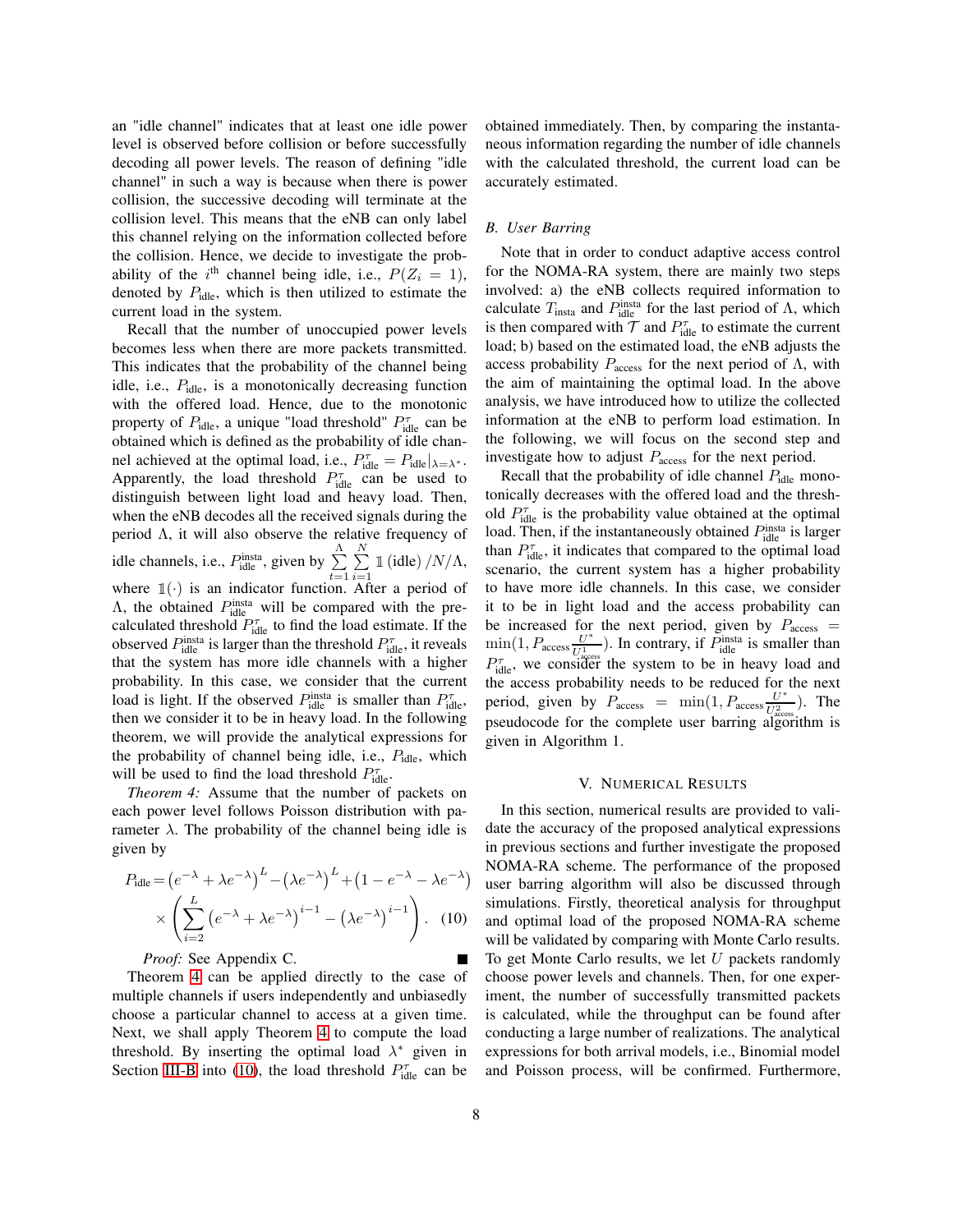# Algorithm 1 User Barring Algorithm

# Input:

N, L, U,  $\Lambda$ , Paccess, Aaccess, T, P<sub>idle</sub>, U<sup>\*</sup>.

- 1: **for**  $t \leftarrow 1$  to  $\Lambda$  **do**<br>2: All *U* users ge
- All  $U$  users generate random probabilities and compare with  $P_{access}$  to form  $A_{access}$ ;
- 3: Each active user in  $A<sub>access</sub>$  randomly chooses a channel and a power level to access;
- 4: **for**  $i \leftarrow 1$  to N **do**<br>5: **Perform SIC** at t
- Perform SIC at the receiver;
- 6: if there is no power collision then
- 7: Count the number of successful decoding, i.e.,  $S_{\text{insta}}^{i,t}$ ;
- 8: Label it as an "idle channel" if any idle power level is noticed;
- 9: else
- 10: Count the number of successful decoding, i.e.,  $S_{\text{insta}}^{i,t}$ ;
- 11: Label it as an "idle channel" if any idle level is noticed before collision;
- 12: end if
- 13: end for
- 14: end for
- 15: Calculate the normalized instantaneous throughput  $\sum\limits_{i}\limits^N\sum\limits_{i}^N S^{i,t}_{\rm insta}/N/\Lambda;$

$$
T_{\text{insta}}
$$
, i.e.,  $\sum_{t=1} \sum_{i=1} S_{\text{insta}}^{i,t} / N / \Lambda$ ;

- 16: Calculate the relative frequency  $P_{idle}^{insta}$ , i.e.,  $\sum^{\Lambda}$  $\sum_{t=1}^{\Lambda} \sum_{i=1}^{N}$  $\mathbb{1}$  (idle)  $/N/\Lambda$ ;
- $i=1$ 17: Compare the actual throughput  $T_{\text{insta}}$  with  $\mathcal T$  to find  $\tilde{U}_{\text{access}}^1$  and  $\tilde{U}_{\text{access}}^2$ ;
- 18: if  $P_{\text{idle}}^{\text{insta}} \geq P_{\text{idle}}^{\tau}$  then
- 19:  $P_{\text{access}} = \min(1, P_{\text{access}} \frac{U^*}{U^1})$  $\frac{U^+}{\tilde{U}^1_{\rm access}}$ ); % guess it is in *light load*

20: else

21:  $P_{\text{access}} = \min(1, P_{\text{access}} \frac{U^*}{\tilde{U}^2})$  $\frac{U^+}{\tilde{U}^2_{\text{access}}}$ ); % guess it is in *heavy load*

22: end if **Output:**  $P_{\text{access}}$ 

the performance gain of NOMA-RA is also explicitly shown in this section, compared to the conventional MS-ALOHA (with and without capture effect). In the following, we start from the throughput performance for NOMA-RA, in comparison with the conventional MS-ALOHA without capture effect.

# *A. Throughput Performance*

Fig. [1](#page-8-0) shows the normalized throughput, defined as  $T/N$ , versus the offered load ( $\lambda L$  or  $U/N$ ), for the

<span id="page-8-0"></span>

<span id="page-8-1"></span>Fig. 1: Normalized throughput versus offered load, for NOMA-RA and MS-ALOHA.



Fig. 2: Normalized throughput versus  $L$  and  $\lambda L$ , for NOMA-RA and MS-ALOHA.

proposed NOMA-RA scheme with different number of power levels. Here, the offered load is defined as the average number of packets per channel. For Binomial arrivals, the offered load is  $U/N$ , while for Poisson arrivals, the offered load per channel is  $\lambda L$ . The normalized throughput for Poisson arrivals are shown in solid lines, calculated using the analytical expressions given in Theorem [3.](#page-5-2) The throughput curves for Binomial arrivals are given using dots, calculated using the expressions given in Theorem [2,](#page-5-1) while Monte Carlo results are shown in dashed lines. To plot this figure, it is assumed that  $N = 10$  $N = 10$  $N = 10$ . Fig. 1 first confirms the accuracy of analytical expressions derived for the throughput for the NOMA-RA scheme, given in Theorem [2](#page-5-1) and Theorem [3.](#page-5-2) Further, from Fig. [1,](#page-8-0) we can note that similar to the conventional MS-ALOHA, the normalized throughput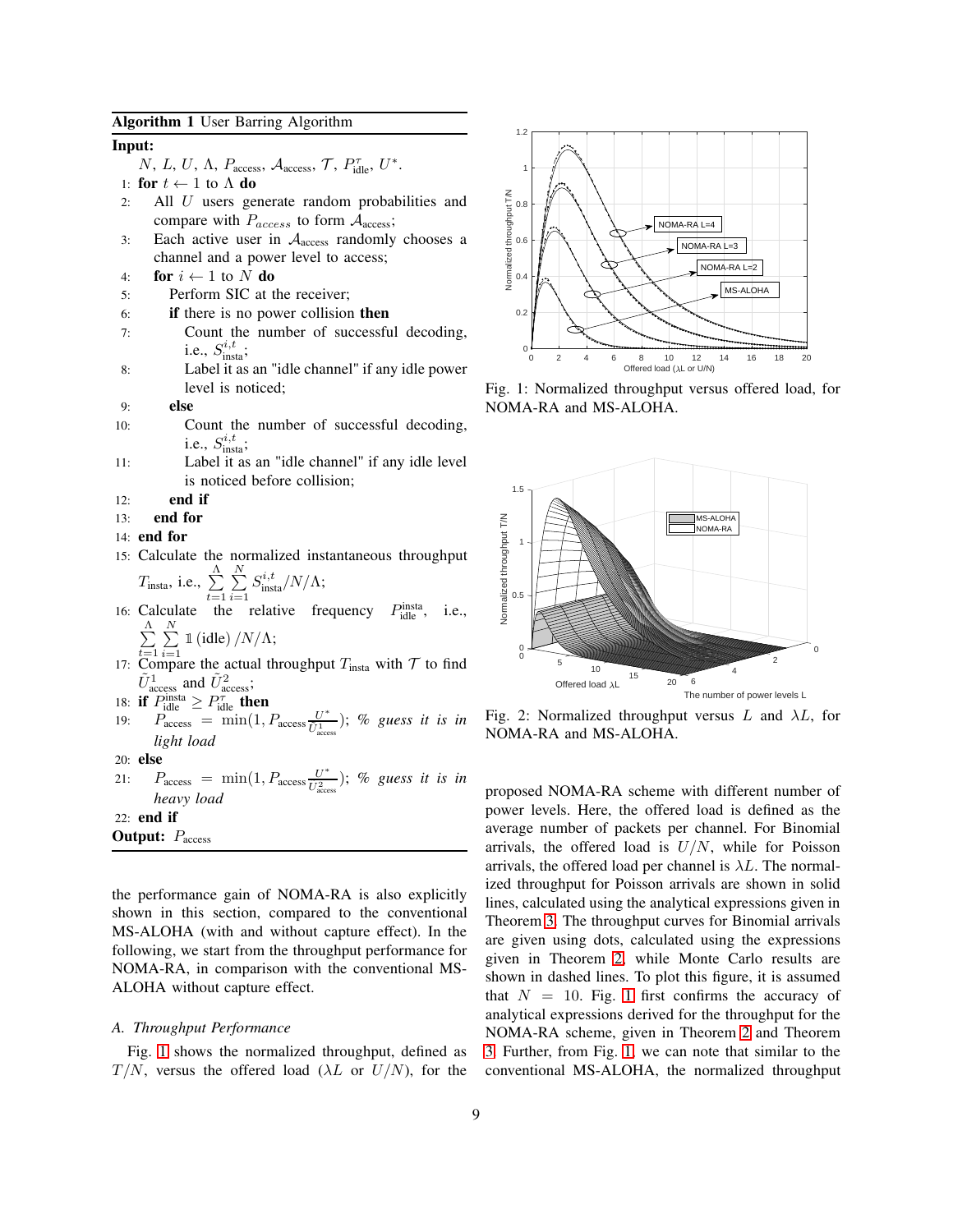for the proposed NOMA-RA first increases with the offered load and then gradually decreases after reaching its peak value. This confirms that there is one unique maximum throughput and optimal load. When the number of power levels  $L = 1$ , the proposed NOMA-RA scheme is exactly the same with the conventional MS-ALOHA, offering a normalized maximum throughput of 0.368 achieved at the optimal load being 1. When there are more power levels, i.e.,  $L > 1$ , NOMA-RA achieves better throughput performance than MS-ALOHA.

To provide more comprehensive studies, Fig. [2](#page-8-1) includes the plots for the normalized throughput versus the number of power levels L and the offered load  $\lambda$ , for the proposed NOMA-RA and the conventional MS-ALOHA. From this figure, we can note that the novel NOMA-RA scheme always achieves higher normalized throughput than the conventional MS-ALOHA, regardless of the given offered load. On the other hand, it further shows that the normalized throughput for NOMA-RA gradually increases with the number of power levels L, while that of the conventional MS-ALOHA remains the same. Note that the performance metric considered in this figure is the normalized throughput, defined as  $T/N$ , which indicates that the impact of multiple channels has been eliminated. This is due to the reason that the linear increase in the number of independent channels, i.e., N, results in a linear increase in the throughput (unnormalized). Hence, given a fixed load, the normalized throughput for the novel NOMA-RA scheme gradually increases with the number of power levels, while the normalized throughput remains the same for the conventional MS-ALOHA since its performance increase only relies on the number of channels.

It is noted that the introduction of multiple power levels in NOMA-RA brings another dimension. From the discussions and figures provided above, we can notice that although packet collisions still happen, the proposed NOMA-RA scheme achieves much better throughput performance, compared to the MS-ALOHA (without capture effect). Then, one intriguing question is: how many more channels would be required for MS-ALOHA to achieve the same performance as the novel NOMA-RA? To answer this question, we plot Fig. [3](#page-9-0) which includes the curves of throughput (unnormalized), i.e.,  $T$ , versus the offered load, for both schemes. Specifically, it is assumed that there are two pre-determined power levels and four channels available for NOMA-RA. Then, we aim to find the required number of channels for MS-ALOHA to achieve the same throughput performance. Fig. [3](#page-9-0) shows that at least eight channels are required for the conventional MS-ALOHA, in order to achieve a

<span id="page-9-0"></span>

<span id="page-9-1"></span>Fig. 3: Throughput (unnormalized) versus offered load λL, for NOMA-RA and MS-ALOHA.



Fig. 4: Normalized throughput versus offered load, for NOMA-RA and MS-ALOHA (with and without capture effect).

similar maximum throughput as the given NOMA-RA scheme. This confirms that the proposed NOMA-RA is much more spectrum-efficient as it only needs half of the radio resources to achieve a similar throughput performance.

# *B. The Impact of Capture Effect in MS-ALOHA*

The conventional MS-ALOHA discussed above will fail the packet decoding if packet collision happens on one channel, which is a scheme without the consideration of capture effect. According to the perfect capture model discussed in Section [II-B,](#page-4-4) if there is one received packet which has a higher power than the others, capture effect occurs and this packet can be successfully decoded. By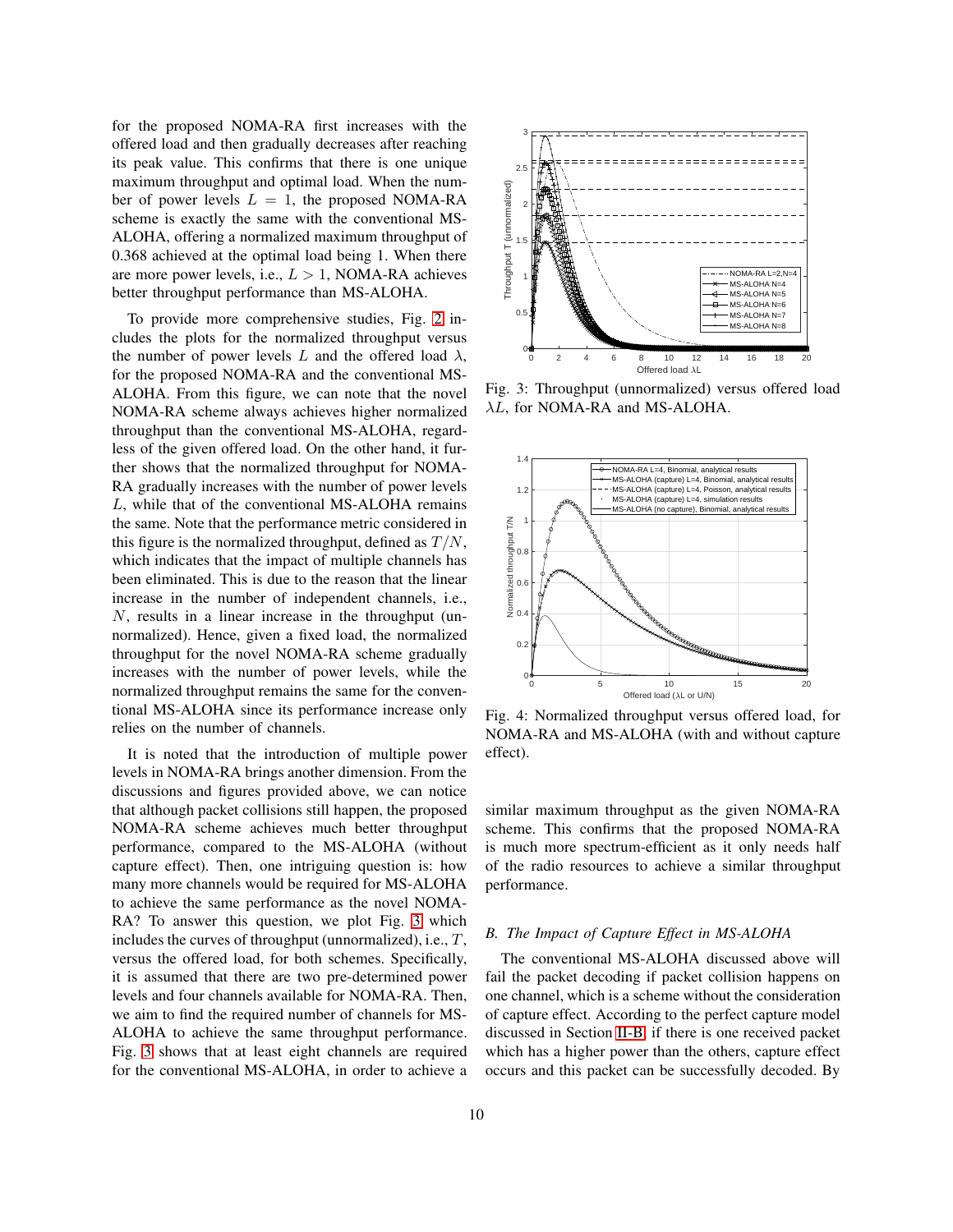utilizing the analytical results given in Section [II-B,](#page-4-4) it is interesting to check if the novel NOMA-RA is still superior and how much performance gain we can get, compared to the conventional MS-ALOHA with capture effect. Hence, we plot Fig. [4](#page-9-1) which aims to compare the normalized throughput for three schemes, i.e., the novel NOMA-RA, the MS-ALOHA with capture effect and the MS-ALOHA without capture effect. From this figure, one can first notice that the proposed NOMA-RA still achieves better performance and the performance gain is quite considerable, even compared to the MS-ALOHA with capture effect. This is mainly because even with capture effect, the conventional MS-ALOHA still can only support at most one packet per channel within one time slot, while the novel NOMA-RA has the possibility to support  $L$  packets per channel in one time slot. Hence, the throughput achieved by NOMA-RA can be larger. Fig. [4](#page-9-1) also confirms the accuracy of the analytical expressions for the MS-ALOHA with capture effect given in Section [II-B,](#page-4-4) which match with the Monte Carlo simulations.

# *C. NOMA-RA Performance Gain*

In order to investigate the optimal load and the maximum throughput for the proposed NOMA-RA, we include Fig. [5\(a\)](#page-10-0) and Fig. [5\(b\)](#page-10-1) that are plotted using the analytical results given in Section [III-B.](#page-5-3) The comparison results between NOMA-RA and MS-ALOHA are also given. Fig. [5\(a\)](#page-10-0) shows the optimal load  $\lambda^*$  versus the number of power levels L for both schemes. From Fig. [5\(a\),](#page-10-0) we can first notice that the optimal load for the NOMA-RA scheme starts at the value of 1 and gradually increases with the number of power levels, while for the conventional MS-ALOHA, the optimal load is always achieved at 1. This indicates that the proposed NOMA-RA is more superior than MS-ALOHA since it has the ability to support a larger range of offered load, as we have noticed in Fig. [1.](#page-8-0) Interestingly, the optimal load does not increase linearly as the number of power level increases. This is due to the "higherpower dominance" effect in power domain NOMA-RA, resulting from the successive decoding technique. Fig. [5\(b\)](#page-10-1) plots the maximum normalized throughput  $T^*/N$ versus the number of power levels L, for NOMA-RA and MS-ALOHA. As we mentioned above, when  $L = 1$ , NOMA-RA is exactly the same with the conventional MS-ALOHA (without capture effect), which can also be confirmed in Fig. [5\(b\).](#page-10-1) Furthermore, similar to Fig. [5\(a\),](#page-10-0) Fig. [5\(b\)](#page-10-1) shows that the maximum normalized throughput for NOMA-RA increases with  $L$ , while that of MS-ALOHA remains the same.

<span id="page-10-0"></span>

<span id="page-10-1"></span>Fig. 5: Optimal load and maximum normalized throughput versus L.

In order to clearly show the performance gain of NOMA-RA, we plot Fig. [6](#page-11-0) which shows its performance gain versus the number of power levels. Here, the performance gain is defined as the ratio of maximum throughput achieved by NOMA-RA to maximum throughput supported by MS-ALOHA. Fig. [6](#page-11-0) first shows that the performance gain monotonically increases with the number of power levels. To clearly show its increase rate, we provide a reference line plotting the function  $y = x$ , where  $x \in [1, 12]$ . Fig. [6](#page-11-0) shows that the maximum throughput achieved by NOMA-RA triples the conventional MS-ALOHA, when there are four power levels. If we further increase the number of power levels, e.g.,  $L = 6$ , the maximum throughput achieved by NOMA-RA is four times larger than that of MS-ALOHA, which can be considered to be a substantial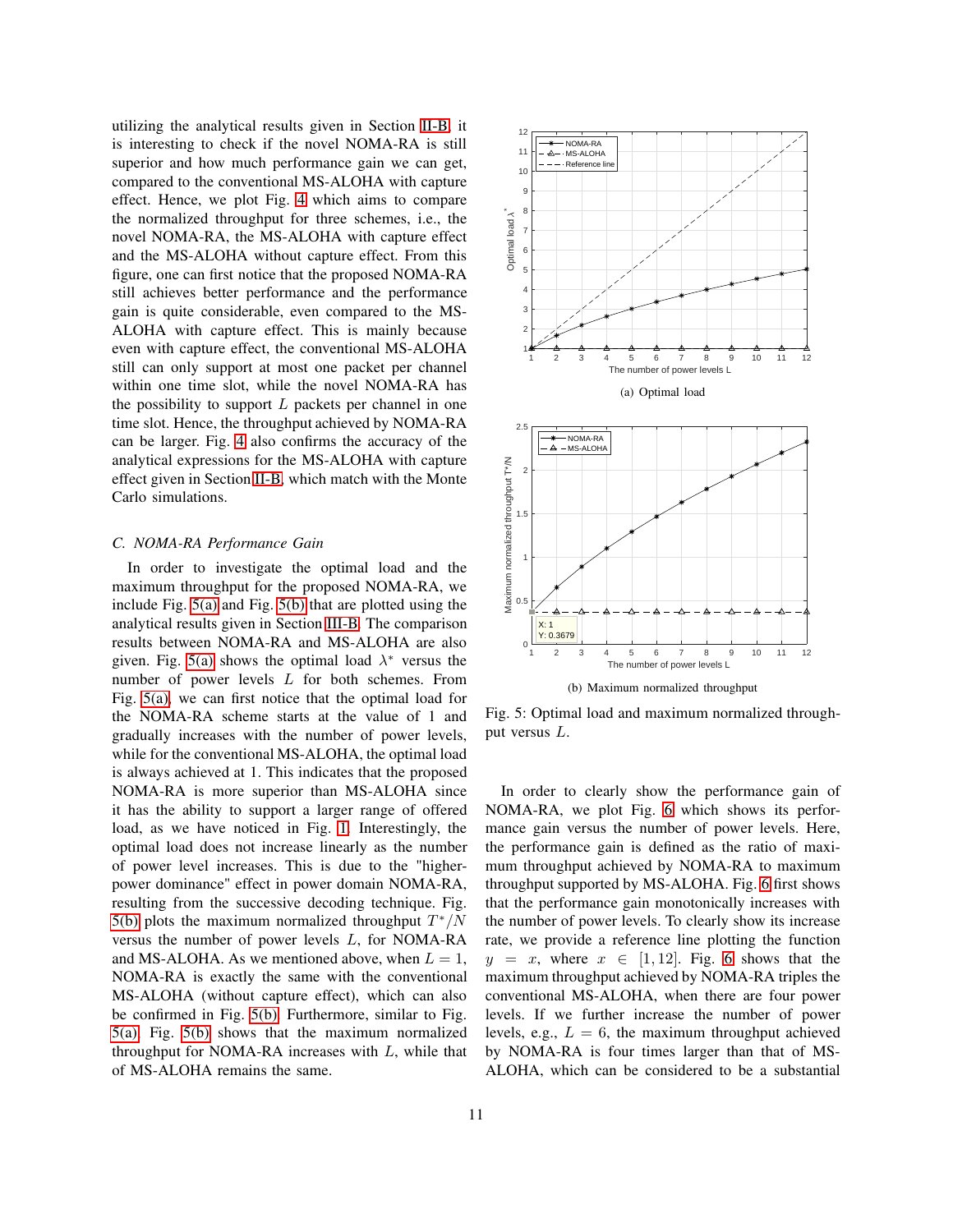<span id="page-11-0"></span>

Fig. 6: The performance gain of NOMA-RA versus L.

improvement.

## *D. User Barring Performance*

Note that we have investigated the proposed NOMA-RA and validated the accuracy of theoretical analysis given in previous sections. In this subsection, we consider that the access probability is adaptive and study the performance of user barring algorithm given in Section [IV.](#page-6-0)

Recall that in order to find the accurate estimate for the current load, the probability of idle channel have been introduced. Fig. [7](#page-11-1) is plotted to validate the accuracy of analytical expressions for  $P_{idle}$  given in Theorem [4.](#page-7-1) To plot this figure, it is assumed that  $N = 10$  and  $L = 4$ . From this figure, it can be first noticed that the analytical results perfectly match with Monte Carlo simulations, for both probabilities. Further, it shows that the probability of channel being idle starts at the maximum value of 1, gradually decreases, and becomes 0 when the offered load is very heavy. For the probability of nonidle channel, the trend is the opposite. This verifies our initial intention of utilizing the probability of channel being idle/non-idle since it will be a monotonic function with the offered load. Note that the load threshold  $P_{\text{idle}}^{\tau}$ utilized in the user barring algorithm is obtained at the optimal load, i.e.,  $P_{\text{idle}}^{\tau} = P_{\text{idle}}|_{\lambda = \lambda^*}$ . According to the analytical results provided in [III-B,](#page-5-3) it can be calculated that when  $N = 10$  and  $L = 4$ , the optimal load for the NOMA-RA scheme is 2.6. Then, by using the analytical expressions given in Theorem [4,](#page-7-1) it can be found that the load threshold  $P_{idle}^{\tau} = 0.7822$ , which can also be confirmed from Fig. [7.](#page-11-1)

To study the performance of the proposed user barring algorithm, we provide Fig. [8](#page-11-2) which plots the in-

<span id="page-11-1"></span>

Fig. 7: Probability of idle channel and probability of non-idle channel versus offered load.

<span id="page-11-2"></span>

Fig. 8: Actual system throughput versus time slot.

<span id="page-11-3"></span>

<span id="page-11-4"></span>Fig. 9: Actual load estimate and access probability versus time slot.

stantaneous throughput for NOMA-RA employed with user barring, in comparison with the actual throughput achieved without user barring and the maximum throughput. To plot this figure, it is assumed that  $N = 10$ and  $L = 4$ . There are 5000 time slots in total and  $\Lambda$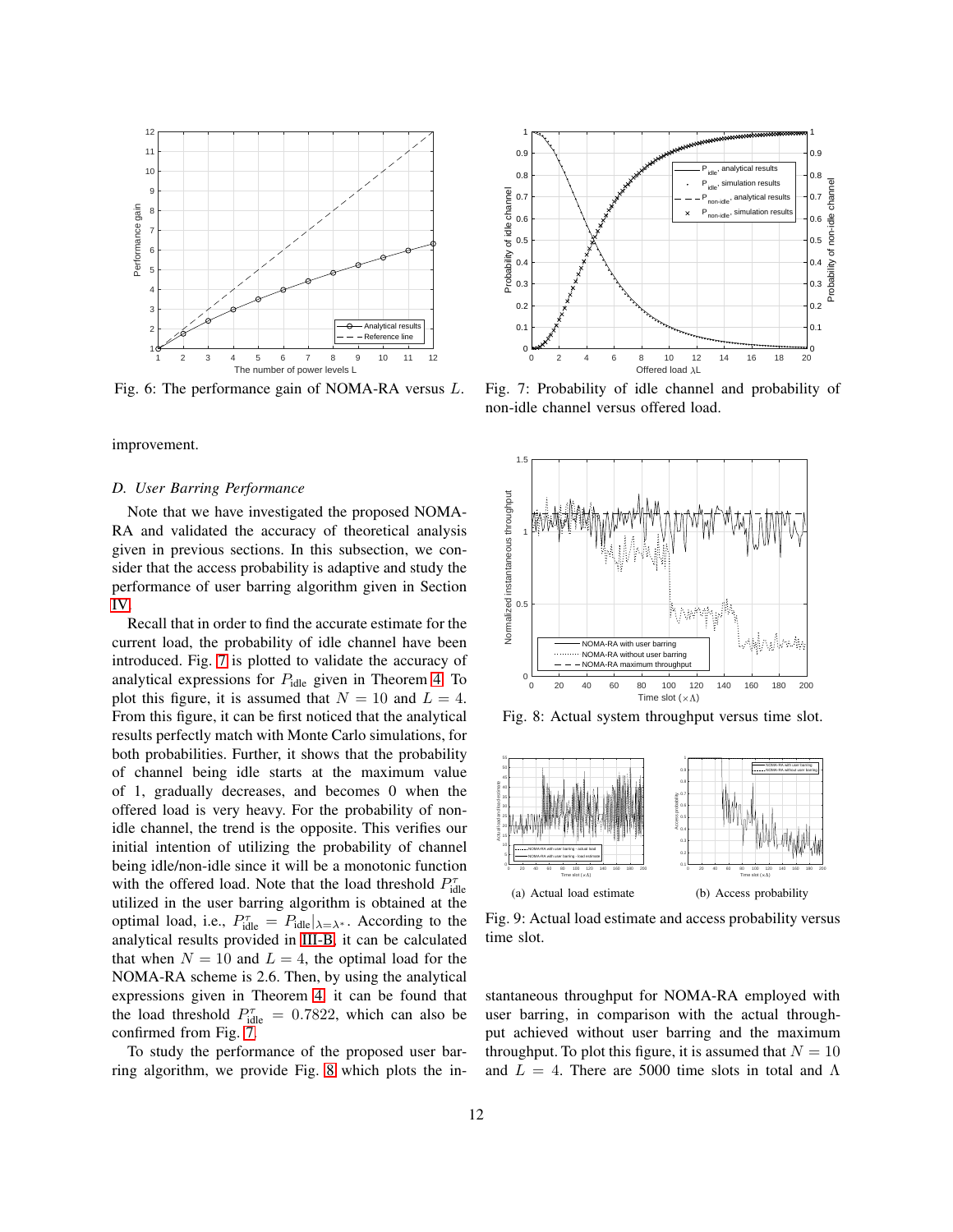TABLE I: Total number of users in the system

<span id="page-12-1"></span>

|  | Time $[0, 50\Lambda - 1]$ $[50\Lambda, 100\Lambda - 1]$ $[100\Lambda, 150\Lambda - 1]$ $[150\Lambda, 200\Lambda - 1]$ |  |
|--|-----------------------------------------------------------------------------------------------------------------------|--|
|  |                                                                                                                       |  |

is 25 time slots. According to Algorithm 1, it is noted that  $P_{\text{access}}$  and  $U_{\text{access}}$  remain fixed during the period of Λ. Within this period, each active user randomly selects one channel and one power level to access in each time slot. After a period of  $\Lambda$ , the normalized instantaneous throughput  $T_{\text{insta}}$  and the relative frequency of idle channels  $P_{\text{idle}}^{\text{insta}}$  are calculated and utilized for load estimate. Hence, it is important to check the performance of Tinsta over time. In Fig. [8,](#page-11-2) the normalized actual throughput  $T_{\text{insta}}$  versus time slot is shown where the total time period is from 0 to  $200\Lambda - 1$  slots. More specifically, we design a system in which more and more users join every 50Λ slots as per the details given in Table [I.](#page-12-1) From Fig. [8,](#page-11-2) it can be noticed that when the offered load changes from light to heavy, the normalized throughput achieved by NOMA-RA with user barring stays close to the maximum throughput, while the throughput achieved without user barring decreases dramatically. This confirms our design intention and proves the effectiveness of the proposed user barring algorithm for NOMA-RA scheme.

To clearly show the process of load estimate and access probability adjustment, we include Fig. [9\(a\)](#page-11-3) and Fig. [9\(b\)](#page-11-4) which are plotted for the same system and time period with Fig. [8.](#page-11-2) Fig. [9\(a\)](#page-11-3) plots the actual load in the system, as well as the estimated load. For the period  $[0, 50\Lambda - 1]$ , the number of active users is always 20, equal to the total number of users in the system. This is because initially,  $P_{\text{access}}$  is set to be 1 at the time slot 0, which means all 20 users will access and the load is light. The estimated load, i.e., solid line in Fig. [9\(a\),](#page-11-3) also concludes that it is in light load and therefore  $P_{\text{access}}$  remains to be 1 for the period [0, 50 $\Lambda - 1$ ]. For the period [50 $\Lambda$ , 100 $\Lambda$  – 1], the total number of users in the system becomes 50, which is slightly overloaded. If there is no user barring, the access probability  $P_{\text{access}}$ will remain to be 1, as we can notice from Fig. [9\(b\).](#page-11-4) Then, the instantaneous throughput will dramatically decrease since the system is continuously overloaded, which can be confirmed from the dotted line in Fig. [8.](#page-11-2) In contrast, with the proposed user barring algorithm applied, the load can be accurately estimated and the access probability  $P_{\text{access}}$  is adaptively adjusted which can be observed from the solid lines in Fig. [9\(a\)](#page-11-3) and Fig. [9\(b\).](#page-11-4) This eventually results in good performance of instantaneous throughput.

### VI. CONCLUSIONS

<span id="page-12-0"></span>This paper focused on the novel NOMA-RA scheme and aimed to study the feasibility and benefits of applying it to mMTC scenario in future communication networks. The advantage of NOMA-RA mainly lies in the introduction of power dimension, which allows multiple devices to transmit with the same time-frequency resource, resulting in higher system throughput. Theoretical analysis and comprehensive comparison studies were conducted, which noticed a substantial improvement in throughput. Furthermore, the NOMA-RA scheme is more spectrum-efficient because it showed that only half of the radio resources is required for a system with two pre-determined power levels to achieve a similar performance, compared to the conventional MS-ALOHA with eight channels. Simulation results showed that NOMA-RA is more superior, even when compared to MS-ALOHA with capture effect. This is because, the conventional MS-ALOHA, with or without capture effect, can only support at most one packet per channel in one time slot, while NOMA-RA can support multiple packets. Finally, with the aim of alleviating traffic burstiness in mMTC, we proposed a user barring algorithm which conducts load estimate and continuously adjusts access probability to perform adaptive access control. Simulation results showed that without user barring, the throughput performance dramatically decreases when the offered load changes from light to heavy, while with the proposed user barring algorithm applied, the instantaneous throughput always remains close to the maximum throughput.

#### APPENDIX A

## PROOF FOR THEOREM [1](#page-4-2)

Assume that there are  $U_i$  packets to be transmitted on a channel, say, channel  $i$ . Within a given time slot, each packet randomly chooses one power level to access, where power collisions may happen. In order to calculate the average number of successful packets over  $L$  power levels on channel  $i$ , we first calculate the conditional probability of having  $S_i > 0$  packets successful, i.e.,  $P(S_i|U_i)$ , where the number of successful packets  $S_i$ falls in the range of  $[1, \min(U_i, L)]$ . We exclude the case  $S_i = 0$  since this case produces no successful packet and can be omitted when computing the throughput.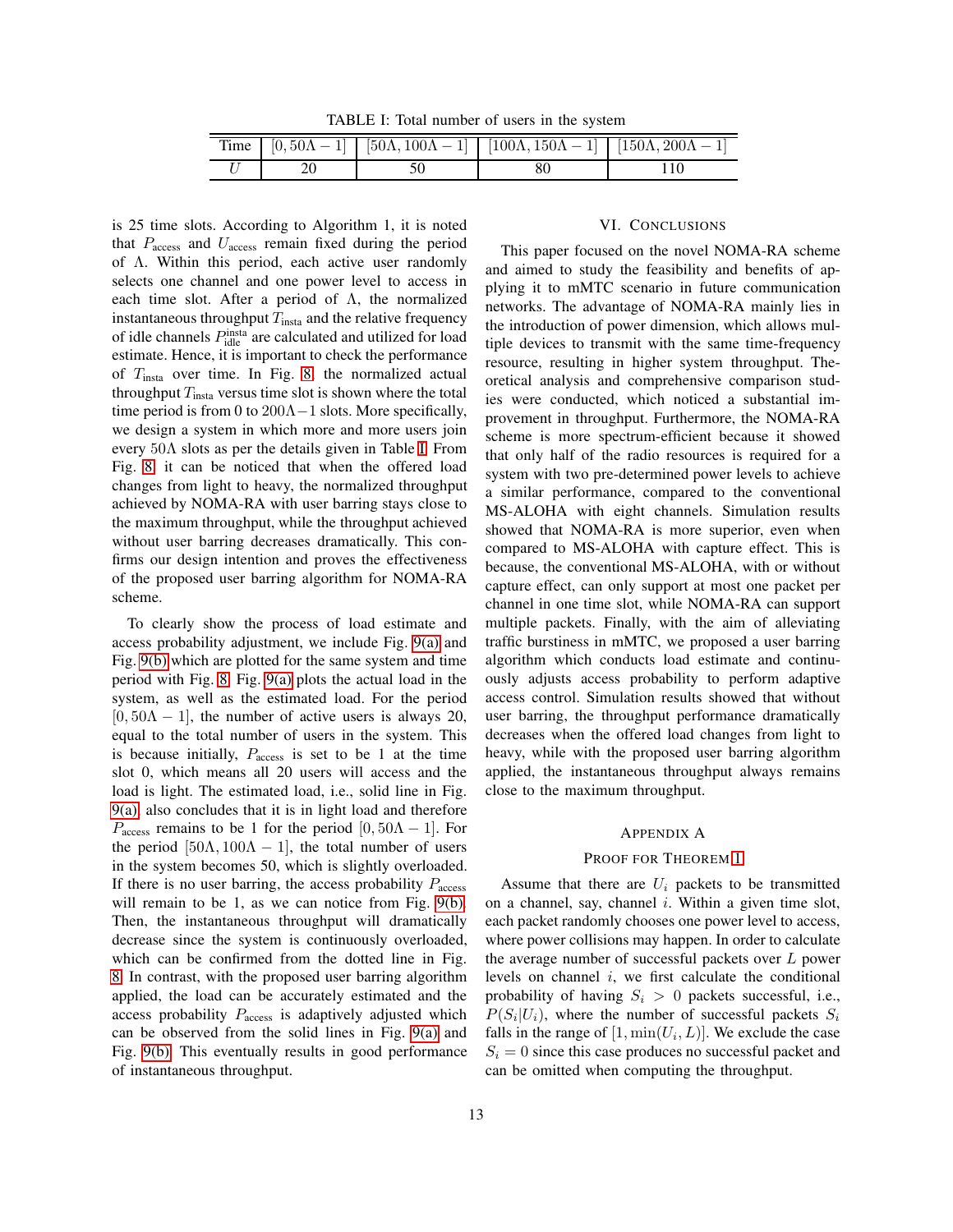To calculate  $P(S_i|U_i)$ , we consider two cases where the first case includes the presence of power collision and the second case does not contains any power collision. In the first case, we have the condition  $S_i < \min(L, U_i)$ indicating that the number of successful packets is less than the number of contending packets and the number of power levels. To derive  $P(S_i|U_i)$ , we first identify the level where power collision first occurs, then we derive the probability that there are exactly  $S_i$  successful packets appearing above the power collision level. If the power collision appears at the  $(S_i + g + 1)$ <sup>th</sup> power level, this indicates that there are  $q$  idle power levels appearing above the power collision level. The probability,  $P(S_{i,q}|U_i)$ , that there are exactly  $S_i$  successful packets and  $g$  idle power levels appearing above the power collision level can be computed by

$$
\frac{\binom{U_i}{S_i} S_i! \binom{S_i+g}{S_i}}{L^{U_i}} \left( (L - S_i - g)^{U_i - S_i} - (L - S_i - g - 1)^{U_i - S_i} - \binom{U_i - S_i}{1} \right)
$$
\n
$$
(L - S_i - g - 1)^{U_i - S_i - 1}, \qquad (11)
$$

where  $\binom{n}{r}$  is the binomial coefficient. Then, the conditional probability  $P(S_i | U_i)$  can be given by taking into account all the possible cases of g, i.e.,  $P(S_i|U_i) =$  $L \sum$  $1-S_i$  $\sum_{g=0} P(S_{i,g}|U_i).$ 

In the second case, we have  $S_i = U_i \leq L$  where all  $U_i$  packets are successful. The successful probability  $P(S_i|U_i)$  can be calculated simply by  $\binom{U_i}{S_i} S_i \cdot \binom{L}{S_i}$  $\frac{L^{U_i} \setminus S_i}{L^{U_i}}$ . Further, for any other cases satisfying  $S_i \in [1, \min(U_i, L)]$ but do not belong to the above scenarios, we have  $P(S_i|U_i) = 0$ . Finally, we obtain the expression for  $P(S_i|U_i)$ , given in [\(4\)](#page-5-0).

We now derive the conditional throughput which is defined as the average number of successfully transmitted packets on channel i. Given that there are  $U_i$  packets sent to access channel *i*, the conditional throughput  $E[S_i | U_i]$ can be determined by  $\sum^{\min\left(L\right)}$  $L, U_i)$  $\sum_{S_i=1}$   $S_i P(S_i | U_i)$ , by taking into account all possible numbers of successful packets.

## APPENDIX B

## PROOF FOR THEOREM [3](#page-5-2)

Let us focus on a single channel with L power levels. Each power level on one channel can be considered as one virtual resource block, so there are L ordered virtual resource blocks for one channel. Assume that the packet arrival on each power level follows Poisson distribution

with a parameter  $\lambda$ . In other words, the probability of k packets arriving at each power level is given by  $q_k =$  $\lambda^k e^{-\lambda}$ k!  $\overrightarrow{ }$ , where  $k \in \{0,1,2,\ldots\}$ . The probability of having a successful packet on the  $i<sup>th</sup>$  power level (counting from the highest) is simply the probability that a successful packet appears at the  $i<sup>th</sup>$  power level (which is  $q_1$ ) and no power collision appears at all the above power level (which is  $(q_0 + q_1)^{i-1}$ ). Since each power level can carry a successful packet, the number of successful packets a channel can produce is thus  $\sum^{L}$  $\sum_{i=1}^{6} q_1 (q_0 + q_1)^{i-1}$ or  $\sum^L$  $\lambda e^{-\lambda} (e^{-\lambda} + \lambda e^{-\lambda})^{i-1}$ . When multiple channels

 $i=1$ are considered, the total throughput  $T$  for  $N$  channels can be computed by  $N \sum_{n=1}^{L}$  $i=1$  $\lambda e^{-\lambda} (e^{-\lambda} + \lambda e^{-\lambda})^{i-1}$ , due to the fact that all channels are independently and uniformly accessed by users.

#### APPENDIX C

### PROOF FOR THEOREM [4](#page-7-1)

Let us focus on a particular channel. Given a Poisson arrival with a rate of  $\lambda$ , the probability of k packets arriving at each power level is given by  $q_k = \frac{\lambda}{\sqrt{k}}$ k e where  $k \in \{0, 1, 2, \dots\}$ . Recall that an "idle channel" is , labeled if any idle power level is observed before a power collision or before all power levels are successfully decoded for the case of no power collision<sup>[12](#page-13-0)</sup>. In the following, we shall derive the idle channel probability.

The probability of having a power collision appearing at a particular level, say, the  $i<sup>th</sup>$  power level, is  $1-q_0-q_1$ . To ensure this power collision is the first appearance on the channel counting from the highest power level, all the higher i−1 power levels must not contain a power collision. The probability that a power level does not contain a power collision is  $q_0 + q_1$ , and for all the power levels above the *i*<sup>th</sup> to happen, the probability is  $(q_0 + q_1)^{i-1}$ . However, this event includes the case that no idle power level exists above the power collision which should be excluded. This case can happen when each power level above the  $i<sup>th</sup>$  power level contains a successful packet, with a probability of  $(q_1)^{i-1}$ . By excluding this case, we have  $(q_0 + q_1)^{i-1} - (q_1)^{i-1}$ . Hence, the probability of the first power collision happening at the  $i<sup>th</sup>$  power level is given by

$$
(1 - q_0 - q_1)((q_0 + q_1)^{i-1} - (q_1)^{i-1}).
$$
 (12)

<span id="page-13-0"></span> $12$ Please be reminded that a positive number of arrivals are assumed, because when there is no arriving packet, the probability of idle channel is simply one.